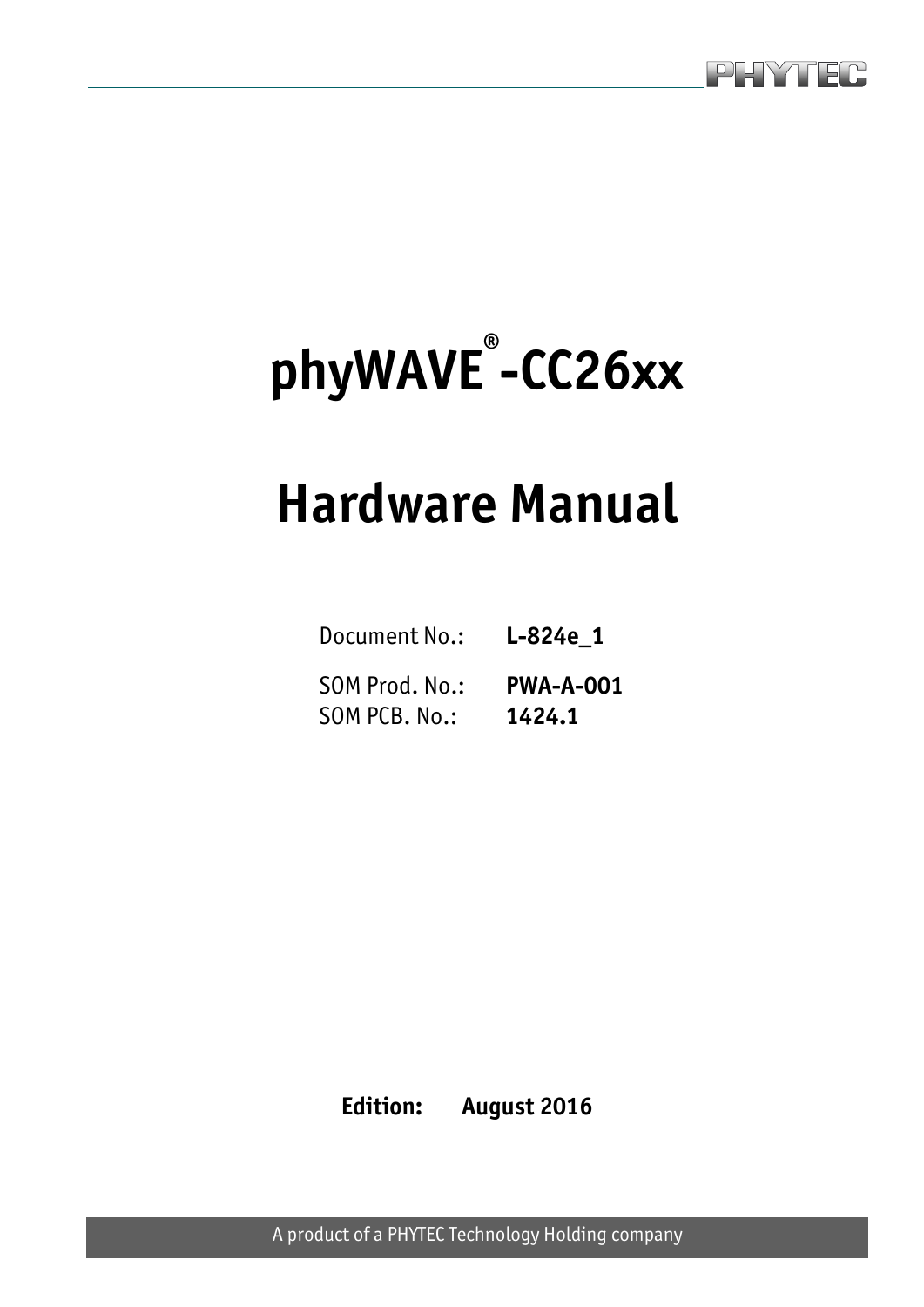Copyrighted products are not explicitly indicated in this manual. The absence of the trademark ( $TM$ , or  $\omega$ ) and copyright (©) symbols does not imply that a product is not protected. Additionally, registered patents and trademarks are similarly not expressly indicated in this manual.

The information in this document has been carefully checked and is considered to be entirely reliable. However, PHYTEC Messtechnik GmbH assumes no responsibility for any inaccuracies. PHYTEC Messtechnik GmbH neither gives any guarantee nor accepts any liability whatsoever for consequential damages resulting from the use of this manual or its associated product. PHYTEC Messtechnik GmbH reserves the right to alter the information contained herein without prior notification and accepts no responsibility for any damages that might result.

Additionally, PHYTEC Messtechnik GmbH offers no guarantee nor accepts any liability for damages arising from the improper usage or improper installation of the hardware or software. PHYTEC Messtechnik GmbH further reserves the right to alter the layout and/or design of the hardware without prior notification and accepts no liability for doing so.

© Copyright 2016 PHYTEC Messtechnik GmbH, D-55129 Mainz.

Rights - including those of translation, reprint, broadcast, photomechanical or similar reproduction and storage or processing in computer systems, in whole or in part - are reserved. No reproduction may occur without the express written consent from PHYTEC Messtechnik GmbH.

|              | <b>EUROPE</b>                                | NORTH AMERICA               | <b>FRANCE</b>              |
|--------------|----------------------------------------------|-----------------------------|----------------------------|
| Address:     | PHYTEC Messtechnik GmbH                      | <b>PHYTEC America LLC</b>   | <b>PHYTEC France</b>       |
|              | Robert-Koch-Str. 39                          | 203 Parfitt Way SW          | 17, place Saint-Etienne    |
|              | D-55129 Mainz                                | Bainbridge Island, WA 98110 | F-72140 Sillé-le-Guillaume |
|              | <b>GERMANY</b>                               | <b>USA</b>                  | FRANCE                     |
| Ordering     | +49 6131 9221-32                             | +1800278-9913               | +33 2 43 29 22 33          |
| Information: | sales@phytec.de                              | sales@phytec.com            | info@phytec.fr             |
| Technical    | +49 6131 9221-31                             | +1 206 780-9047             | support@phytec.fr          |
| Support:     | support@phytec.de                            | support@phytec.com          |                            |
| Fax:         | +49 6131 9221-33                             | +1 206 780-9135             | +33 2 43 29 22 34          |
| Web Site:    | http://www.phytec.de<br>http://www.phytec.eu | http://www.phytec.com       | http://www.phytec.fr       |

|                          | INDIA                                                                                                                                 | CHINA                                                                                                                                                      |
|--------------------------|---------------------------------------------------------------------------------------------------------------------------------------|------------------------------------------------------------------------------------------------------------------------------------------------------------|
| Address:                 | PHYTEC Embedded Pvt. Ltd.<br>#16/9C, 3rd Main, 3rd Floor, 8th Block,<br>Opp. Police Station Koramangala,<br>Bangalore-560095<br>INDIA | PHYTEC Information Technology (Shenzhen) Co. Ltd.<br>2106A, Block A, Tianxia Jinniu Square,<br>Taoyuan Road, Nanshan District,<br>518026 Shenzhen<br>CHINA |
| Ordering<br>Information: | +91-80-4086 7046/48<br>sales@phytec.in                                                                                                | +86-755-6180-2110<br>sales@phytec.cn                                                                                                                       |
| Technical<br>Support:    | +91-80-4086 7047<br>support@phytec.in                                                                                                 | support@phytec.cn                                                                                                                                          |
| Fax:                     |                                                                                                                                       |                                                                                                                                                            |
| Web Site:                | http://www.phytec.in                                                                                                                  | http://www.phytec.cn                                                                                                                                       |

#### 1st Edition August 2016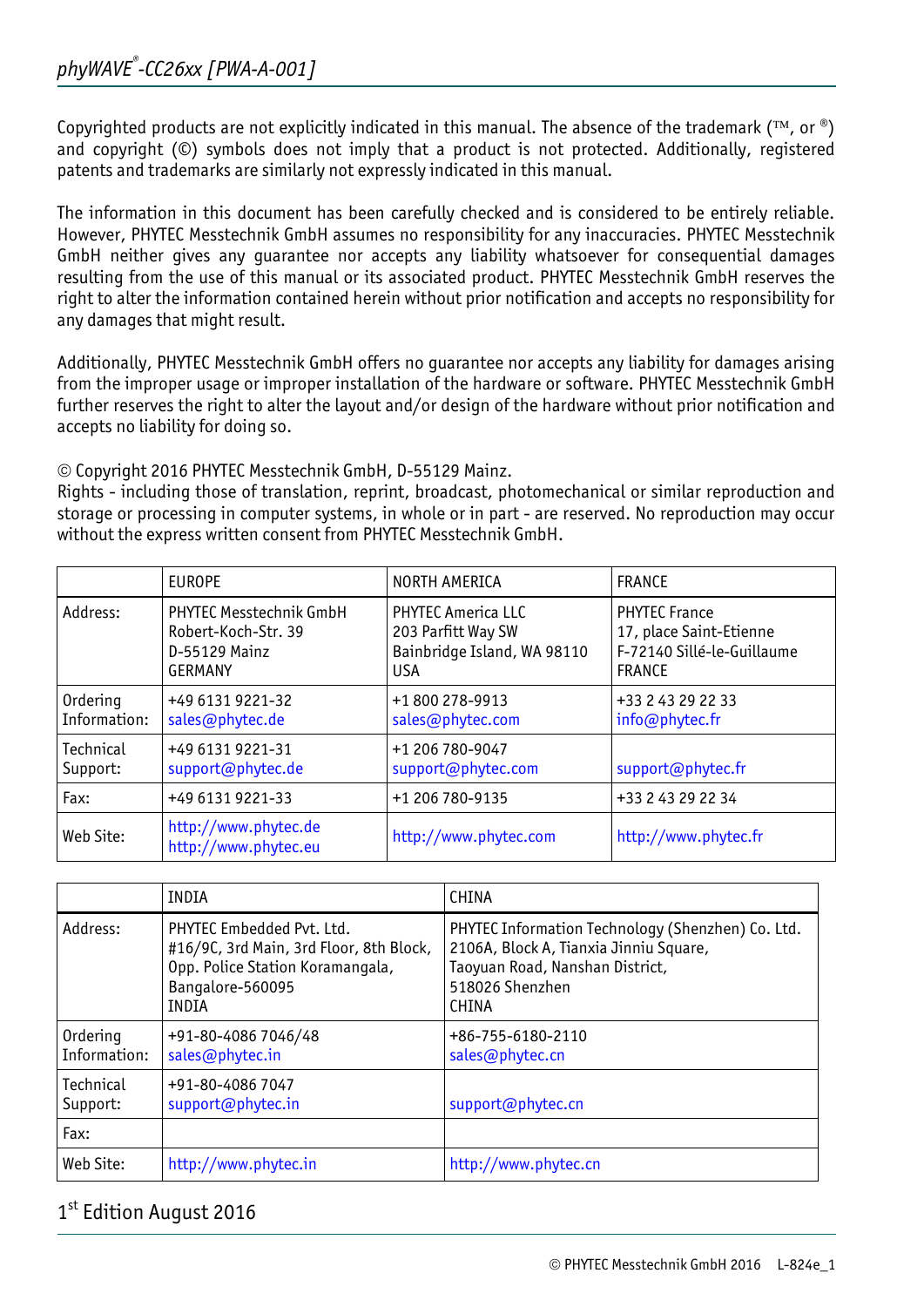| 1              |            |                                                                    |  |
|----------------|------------|--------------------------------------------------------------------|--|
|                | 1.1        |                                                                    |  |
|                | 1.2        |                                                                    |  |
|                | 1.3        |                                                                    |  |
| $\overline{2}$ |            |                                                                    |  |
| 3              |            |                                                                    |  |
| 4              |            |                                                                    |  |
|                | 4.1        |                                                                    |  |
|                | 4.2        |                                                                    |  |
|                | 4.3        |                                                                    |  |
|                |            | 4.3.1                                                              |  |
| 5              |            | 4.3.2                                                              |  |
|                |            |                                                                    |  |
|                | 5.1        |                                                                    |  |
|                | 5.2<br>5.3 |                                                                    |  |
|                | 5.4        |                                                                    |  |
|                | 5.5        |                                                                    |  |
|                | 5.6        |                                                                    |  |
| 6              |            |                                                                    |  |
|                | 6.1        | SimpleLink SensorTag Software with a Bluetooth Low Energy stack 19 |  |
|                | 6.2        |                                                                    |  |
|                |            |                                                                    |  |
|                |            | 6.2.2                                                              |  |
|                |            | 6.2.3                                                              |  |
| $\overline{7}$ |            | 6.2.4                                                              |  |
|                |            |                                                                    |  |
|                |            |                                                                    |  |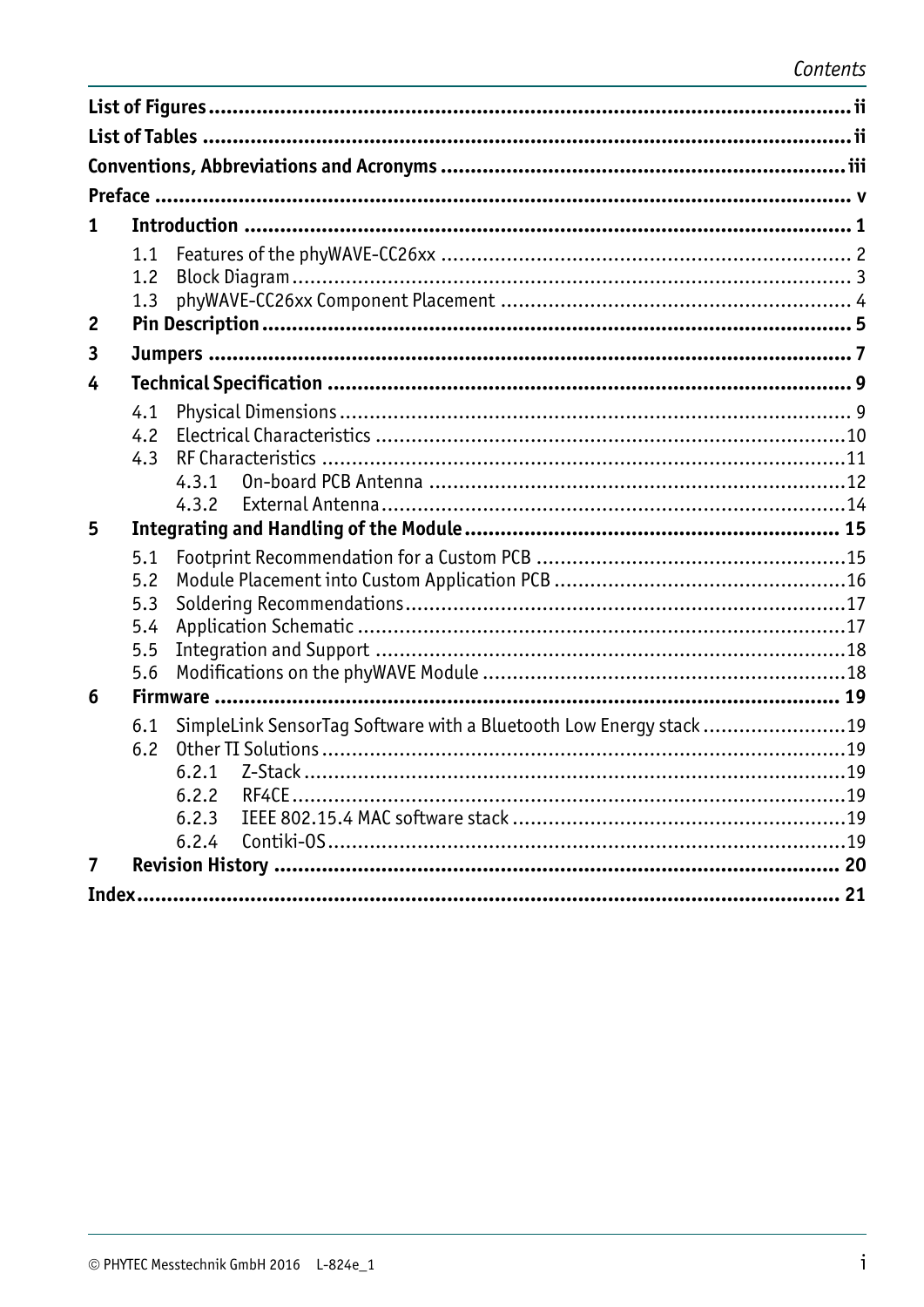## <span id="page-3-0"></span>**List of Figures**

| Figure 1: |                                                                          |  |
|-----------|--------------------------------------------------------------------------|--|
| Figure 2: |                                                                          |  |
| Figure 3: |                                                                          |  |
| Figure 4: |                                                                          |  |
| Figure 5: | Measured PCB Antenna Gain with a phyWAVE-CC26xx mounted on               |  |
| Figure 6: | Orientation of the phyWAVE-CC26xx during RF Antenna Gain Measurements 13 |  |
| Figure 7: |                                                                          |  |
| Figure 8: |                                                                          |  |
| Figure 9: |                                                                          |  |

## **List of Tables**

| Table 1:  |                                                                            |  |
|-----------|----------------------------------------------------------------------------|--|
| Table 2:  |                                                                            |  |
| Table 3:  |                                                                            |  |
| Table 4:  |                                                                            |  |
| Table 5:  |                                                                            |  |
| Table 6:  | Current Consumption of the MCU and Transceiver inside the TI CC26xx SoC 10 |  |
| Table 7:  | IEEE 802.15.4 Characteristics of the phyWAVE-CC26xx Module 11              |  |
| Table 8:  | Bluetooth Low Energy Characteristics of the phyWAVE-CC26xx Module  11      |  |
| Table 9:  | Internal PCB Antenna Characteristics of the phyWAVE-CC26xx Module 12       |  |
| Table 10: | Characteristics of the Pulse W1010 external Rod Antenna (measured in       |  |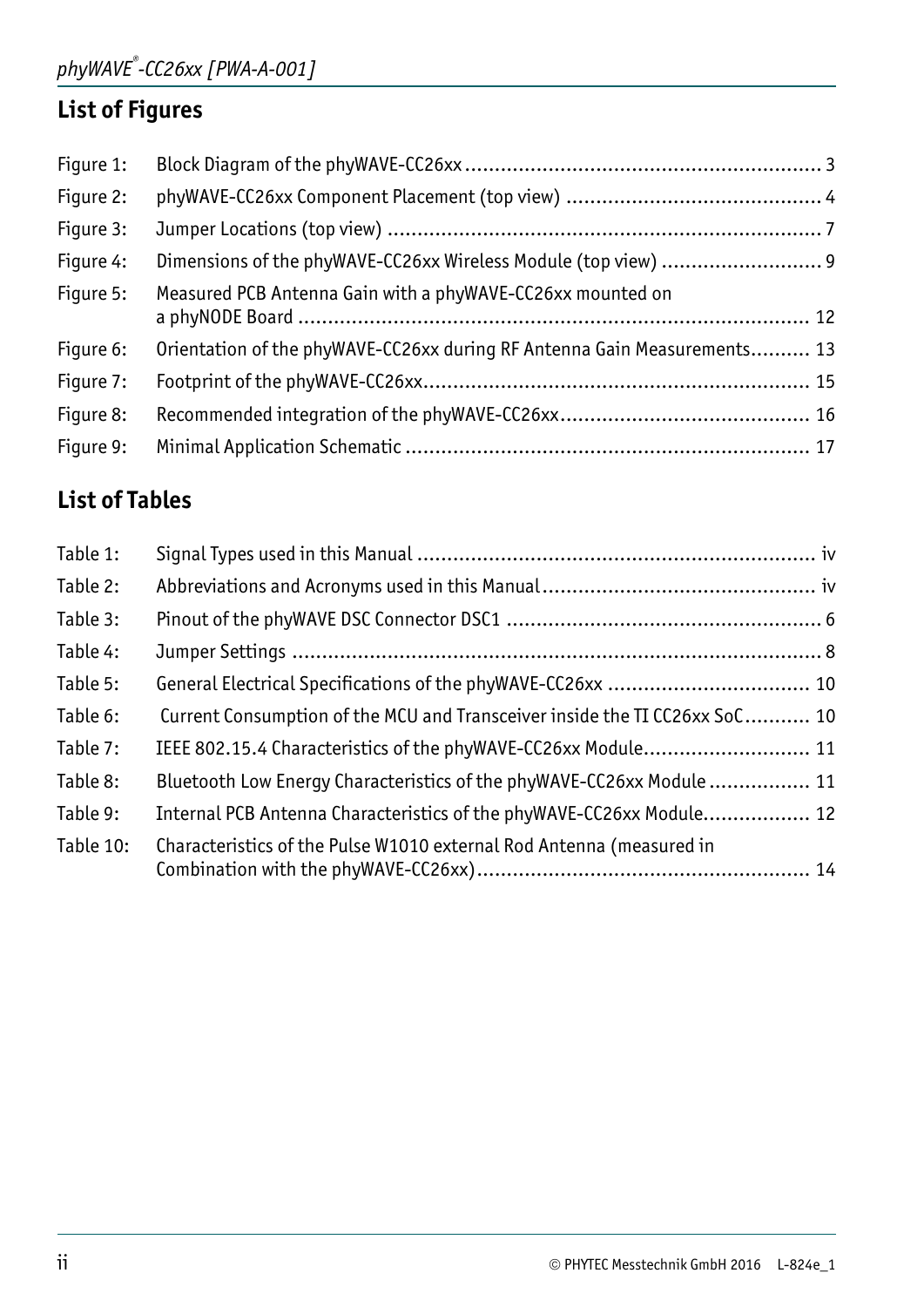## <span id="page-4-0"></span>**Conventions, Abbreviations and Acronyms**

This hardware manual describes the phyWAVE-CC26xx wireless module. The manual specifies the phyWAVE-CC26xx's design and function. Precise specifications for the Texas Instruments CC26xx microcontrollers can be found in the microcontroller data sheet/reference manual.

**Note:** We refrain from providing detailed part specific information within this manual, which can be subject to continuous changes, due to part maintenance for our products. Please read the paragraph "**Product Change Management and information in this manual on parts populated on the SOM"** within the *[Preface](#page-6-1).* 

#### **Conventions**

The conventions used in this manual are as follows:

- Signals that are preceded by an "n", "/", or "#"character (e.g.: nRD, /RD, or #RD), or that have a dash on top of the signal name (e.g.:  $\overline{RD}$ ) are designated as active low signals. That is, their active state is when they are driven low, or are driving low.
- A "0" indicates a logic zero or low-level signal, while a "1" represents a logic one or high-level signal.
- Tables which describe jumper settings show the default position in **bold, blue text.**
- Text in *blue italic* indicates a hyperlink within, or external to the document. Click these links to quickly jump to the applicable URL, part, chapter, table, or figure.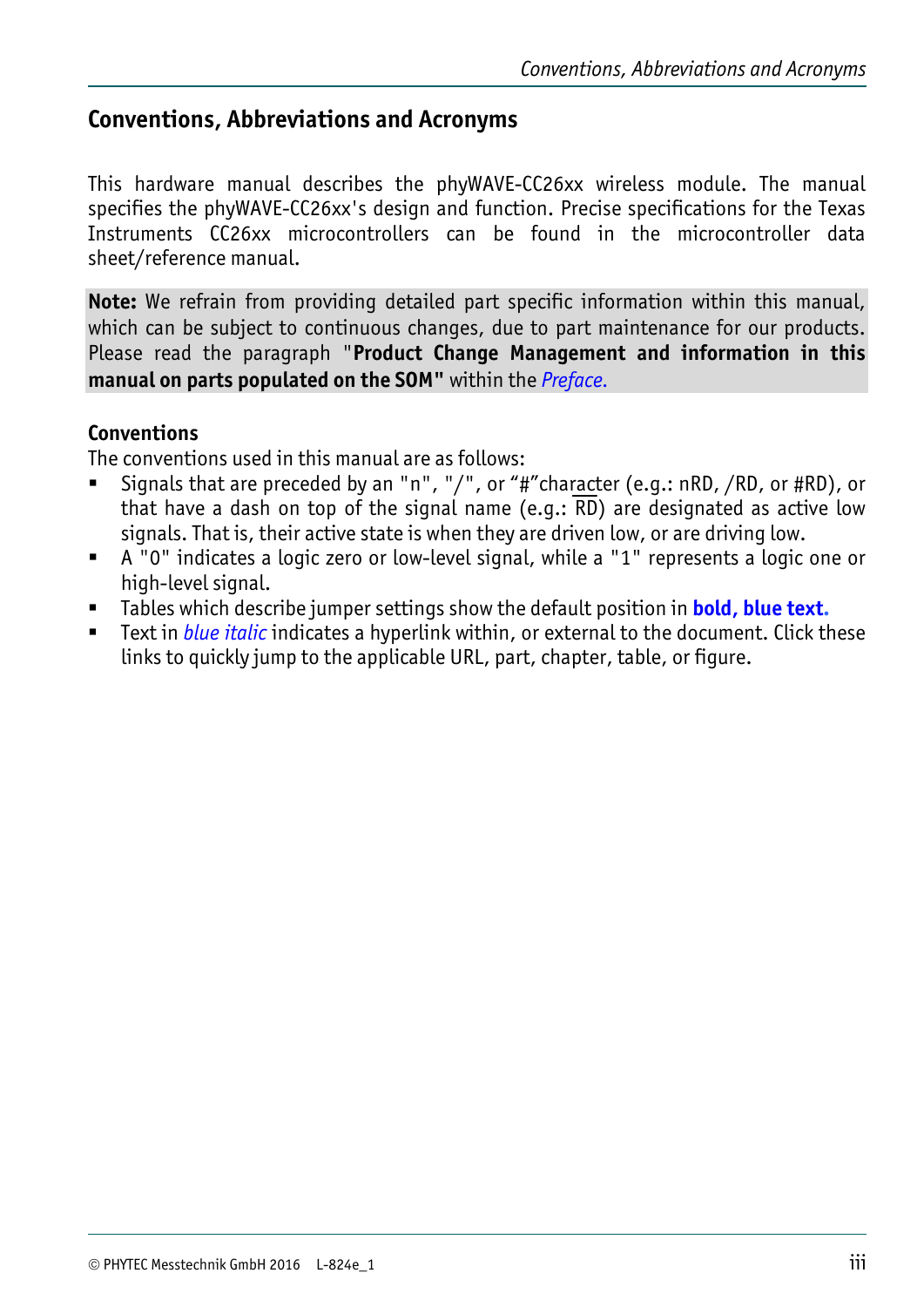#### <span id="page-5-0"></span>**Types of Signals**

Different types of signals are brought out at the phyWAVE DSC-Connector. The following table lists the abbreviations used to specify the type of a signal.

| Signal Type    | Description                                            | Abbr.          |
|----------------|--------------------------------------------------------|----------------|
| Power          | Supply voltage input                                   | PWR I          |
| Ref-Voltage    | Reference voltage output                               | REF_O          |
| Input          | Digital input                                          | I              |
| Output         | Digital output                                         | $\overline{0}$ |
| Input / Output | Bidirectional input/output                             | I/0            |
| 5V Input PD    | 5 V tolerant input with pull down<br>5V PD             |                |
| USB IO         | Differential line pairs 90 Ohm USB level bidirectional | $USB_1/0$      |
|                | input/output                                           |                |

<span id="page-5-1"></span>*Table 1: Signal Types used in this Manual* 

#### **Abbreviations and Acronyms**

Many acronyms and abbreviations are used throughout this manual. Use the table below to navigate unfamiliar terms used in this document.

| Abbreviation    | Definition                                                                                                                                               |
|-----------------|----------------------------------------------------------------------------------------------------------------------------------------------------------|
| <b>DSC</b>      | Direct Solder Connection; a phyWAVE wireless module can be populated<br>on any base board via DSC without the need of dedicated expensive<br>connectors. |
| EMI             | Electromagnetic Interference.                                                                                                                            |
| GPI             | General purpose input.                                                                                                                                   |
| <b>GPIO</b>     | General purpose input and output.                                                                                                                        |
| GPO             | General purpose output.                                                                                                                                  |
| J               | Solder jumper; these types of jumpers require solder equipment to<br>remove and place.                                                                   |
| <b>JP</b>       | Solderless jumper; these types of jumpers can be removed and placed by<br>hand with no special tools.                                                    |
| <b>PCB</b>      | Printed circuit board.                                                                                                                                   |
| <b>PEB</b>      | <b>PHYTEC Extension Board</b>                                                                                                                            |
| <b>POR</b>      | Power-on reset                                                                                                                                           |
| <b>RTC</b>      | Real-time clock.                                                                                                                                         |
| S <sub>OC</sub> | System on Chip                                                                                                                                           |
| <b>Sx</b>       | User button Sx (e.g. S1, S2, etc.) used in reference to the available user<br>buttons, or DIP-Switches on the carrier board.                             |

*Table 2: Abbreviations and Acronyms used in this Manual*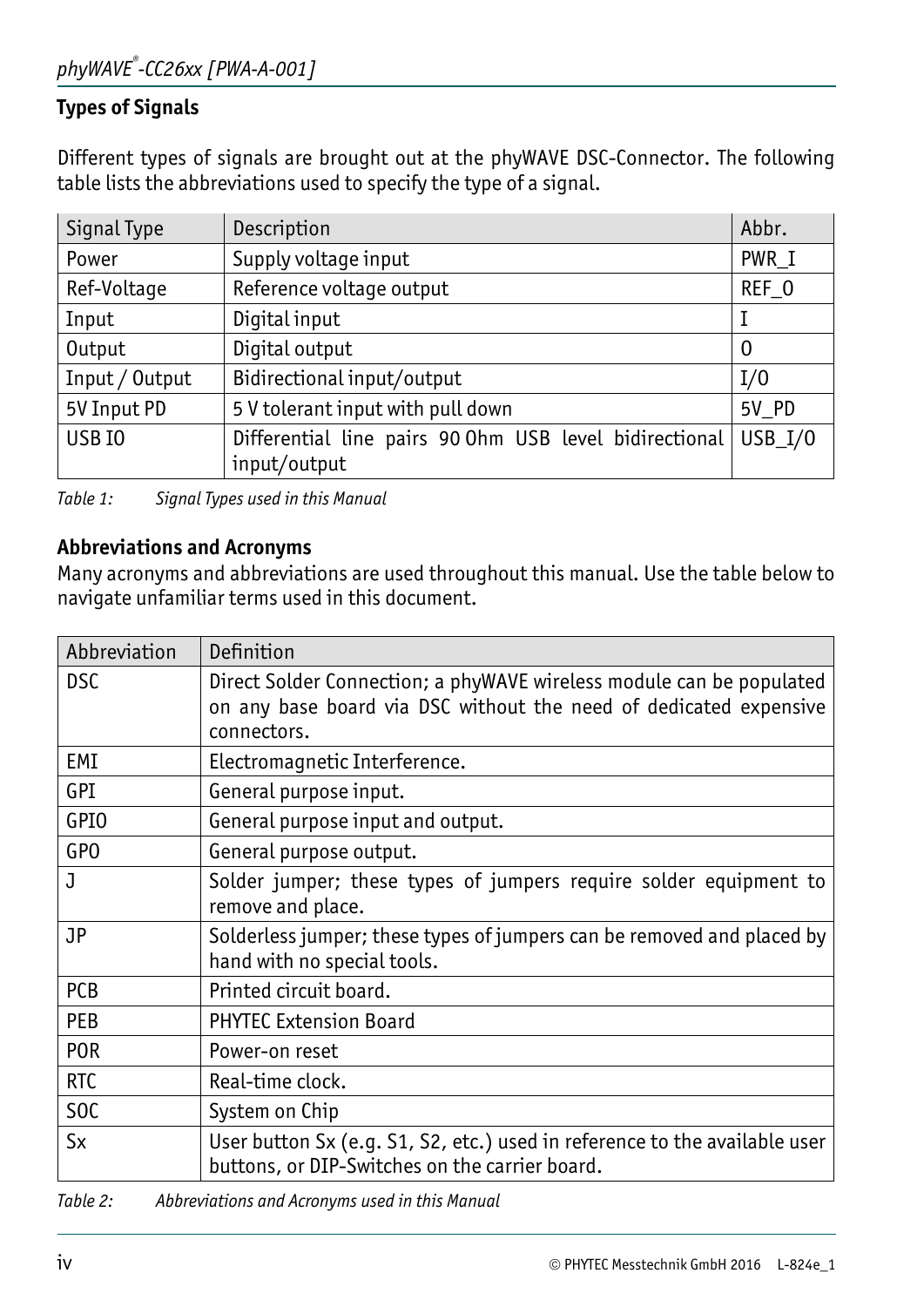## <span id="page-6-1"></span><span id="page-6-0"></span>**Preface**

As a member of PHYTEC's phyWAVE<sup>®</sup> product family the phyWAVE-CC26xx is one of a series of PHYTEC wireless modules that can be populated with different controllers and, hence, offer different functions and configurations. PHYTEC supports multiple wireless modules using different protocols like IEEE 802.15.4, Bluetooth Smart and IEEE 802.11:

- (1) as the basis for Rapid Development Kits which serve as a reference and evaluation platform.
- (2) as insert-ready, fully functional phyWAVE $^{\degree}$  OEM modules, which can be embedded directly into the user's peripheral hardware design.

Implementation of an OEM-able module subassembly as the "core" of your embedded design allows you to focus on hardware peripherals and firmware without expending resources to "re-invent" microcontroller circuitry and RF design. Furthermore, much of the value of the phyWAVE $^\circ$  module lies in its layout and test.

Production-ready firmware implementations and Design Services for our hardware will further reduce your development time and risk and allow you to focus on your product expertise. Take advantage of PHYTEC products to shorten time-to-market, reduce development costs, and avoid substantial design issues and risks. With this new innovative full system solution you will be able to bring your new ideas to market in the most timely and cost-efficient manner.

For more information go to:

*<http://www.phytec.de/de/leistungen/entwicklungsunterstuetzung.html>* or *<http://www.phytec.eu/europe/oem-integration/evaluation-start-up.html>*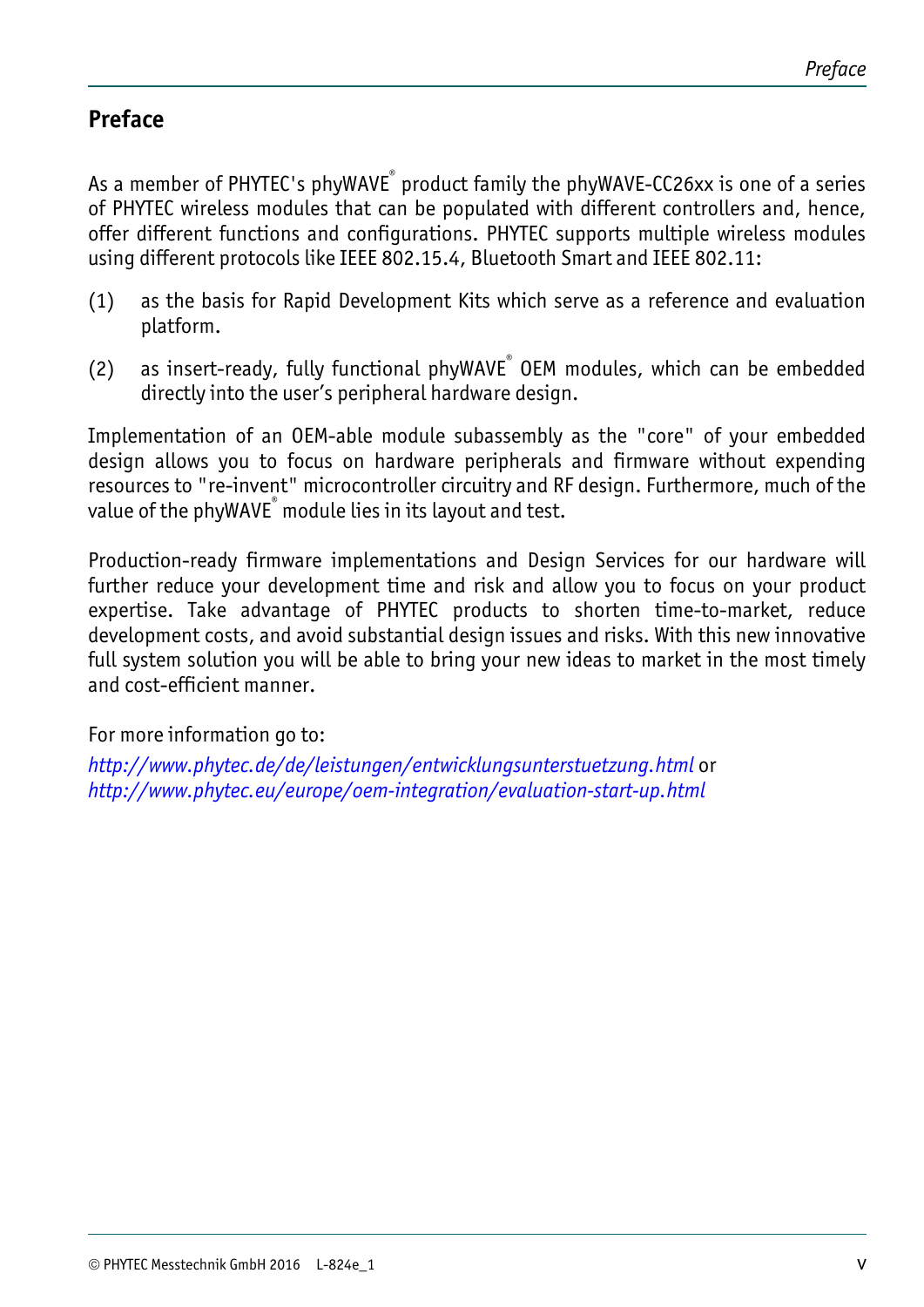## **Ordering Information[1](#page-7-0)**

The part numbering of the phyWAVE-CC26xx has the following structure:

| PWA-A-001-xxxx.Ay                                                   |
|---------------------------------------------------------------------|
|                                                                     |
|                                                                     |
| <b>Product number</b>                                               |
| <b>Assembly options:</b>                                            |
| Controller                                                          |
| $0 - CC2620 (RF4CE)$                                                |
| 1 - CC2630 (IEEE 802.15.4)                                          |
| $2 - CC2640$ (BLE)                                                  |
| 3 - CC2650 (Multi Standard, IEEE 802.15.4, BLE, RF4CE)              |
| Antenna                                                             |
| 0 - int. PCB Antenna                                                |
| 1 – ext. Antenna via U.FL                                           |
| <b>Shielding</b>                                                    |
| 0 - Shield not mounted                                              |
| 1 - Shield mounted (essential if product is targeted for US market) |
| <b>Reserved</b>                                                     |
| <b>Version number</b>                                               |

## **Product Specific Information and Technical Support**

In order to receive product specific information on changes and updates in the best way also in the future, we recommend to register at

*<http://www.phytec.de/de/support/registrierung.html>* or *<http://www.phytec.eu/europe/support/registration.html>*

For technical support and additional information concerning your product, please visit the support section of our web site which provides product specific information, such as errata sheets, application notes, FAQs, etc.

*<http://www.phytec.de/support/knowledge-database/internet-of-things/iot/>* or *<http://www.phytec.eu/europe/support/faq/faq.html#IOT>*

<span id="page-7-0"></span> $\overline{a}$ 1 The structure shows the ordering options available as of the printing of this manual. Additional ordering options may have been added. Please contact our sales team to ´get an update on the ordering options available.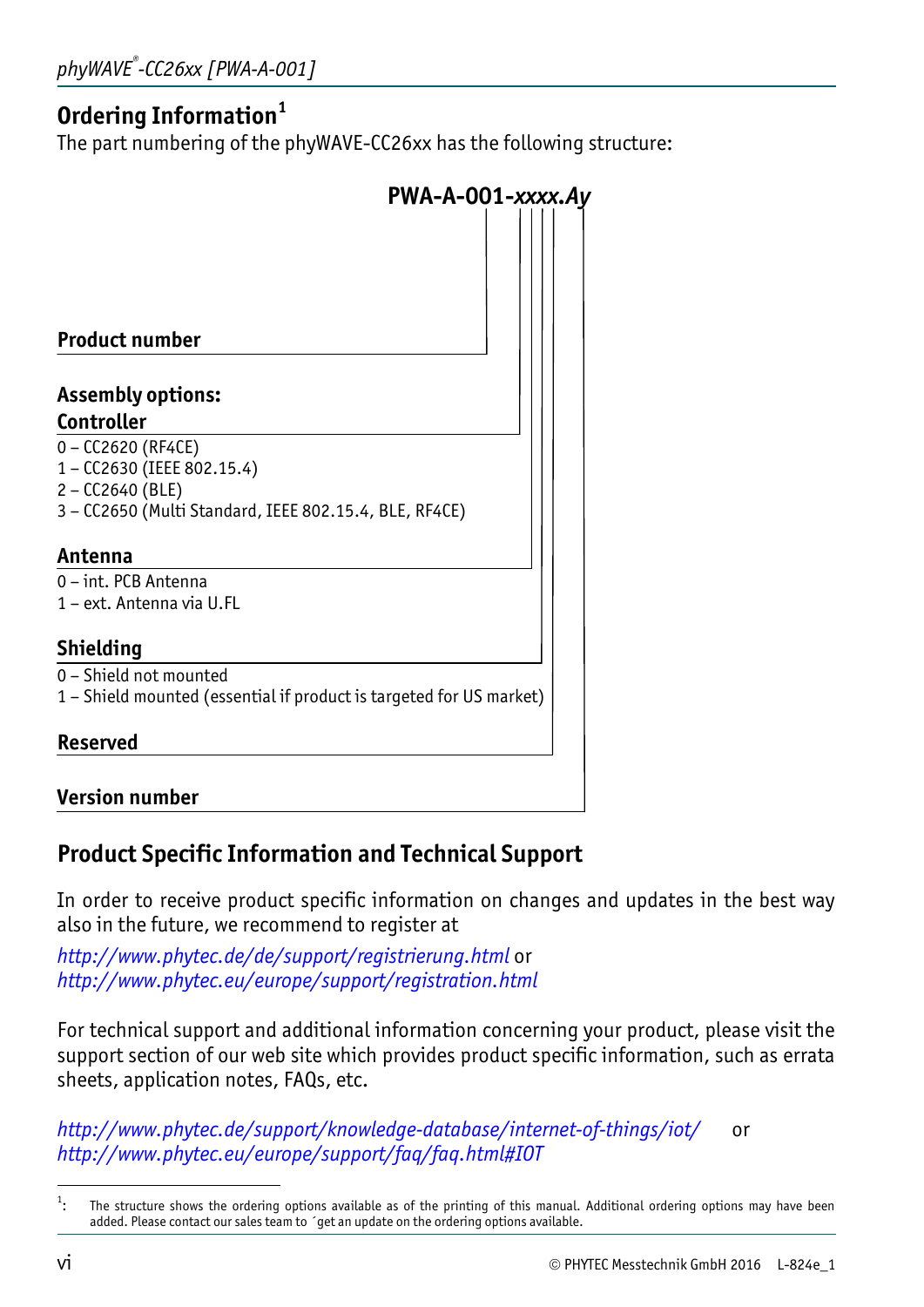#### **Declaration of Electro Magnetic Conformity of the PHYTEC phyWAVE-CC26xx**

PHYTEC wireless modules (henceforth products) are designed for installation in electrical appliances or as dedicated Evaluation Boards (i.e.: for use as a test and prototype platform for hardware/software development) in laboratory environments.

#### **Caution!**

PHYTEC products lacking protective enclosures are subject to damage by ESD and, hence, may only be unpacked, handled or operated in environments in which sufficient precautionary measures have been taken in respect to ESD-dangers. It is also necessary that only appropriately trained personnel (such as electricians, technicians and engineers) handle and/or operate these products. Moreover, PHYTEC products should not be operated without protection circuitry if connections to the product's pin header rows are longer than 3 m.

PHYTEC products fulfill the norms of the European Union's Directive for Electro Magnetic Conformity only in accordance to the descriptions and rules of usage indicated in this hardware manual (particularly in respect to the DSC connector, power supply, climate conditions and serial interface to a host-PC). The measurements that lead to the verified declaration of conformity have been executed by an external laboratory according to the normative regulation stated in:

- EN 300 328  $-$  Radio spectrum conformity of radio equipment in the 2.4 GHz ISM band
- EN 301 489 Electro Magnetic Conformity for radio equipment
- EN 60950-1 Information technology equipment, Safety

Implementation of PHYTEC products into target devices, as well as user modifications and extensions of PHYTEC products, is subject to renewed establishment of conformity to, and certification of, Electro Magnetic Directives. Users should ensure conformance following any modifications to the products as well as implementation of the products into target systems.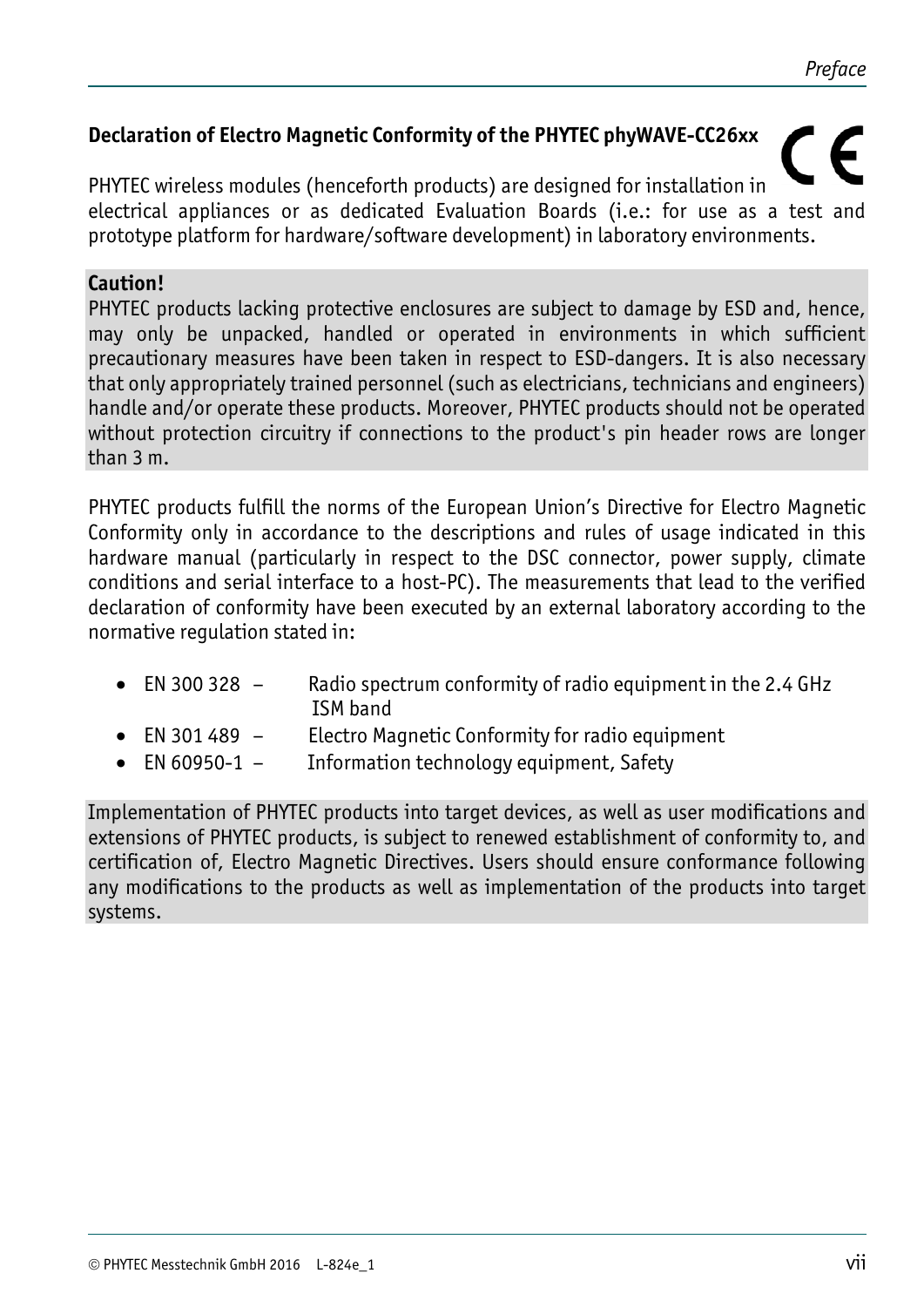#### **Product Change Management and information in this manual on parts populated on the wireless module**

When buying a PHYTEC wireless module, you will, in addition to our HW and SW offerings, receive a free obsolescence maintenance service for the HW we provide.

Our PCM (Product Change Management) Team of developers, is continuously processing, all incoming PCN's (Product Change Notifications) from vendors and distributors concerning parts which are being used in our products.

Possible impacts to the functionality of our products, due to changes of functionality or obsolesce of a certain part, are being evaluated in order to take the right masseurs in purchasing or within our HW/SW design.

#### Our general philosophy here is: **We never discontinue a product as long as there is demand for it.**

Therefore we have established a set of methods to fulfill our philosophy:

Avoiding strategies

- Avoid changes by evaluating long-livety of parts during design in phase.
- Ensure availability of equivalent second source parts.
- Stay in close contact with part vendors to be aware of roadmap strategies.

Change management in rare event of an obsolete and non replaceable part

- Ensure long term availability by stocking parts through last time buy management according to product forecasts.
- Offer long term frame contract to customers.

Change management in case of functional changes

- Avoid impacts on product functionality by choosing equivalent replacement parts.
- Avoid impacts on product functionality by compensating changes through HW redesign or backward compatible SW maintenance.
- Provide early change notifications concerning functional relevant changes of our products.

**Therefore we refrain from providing detailed part specific information within this manual, which can be subject to continuous changes, due to part maintenance for our products.** 

**In order to receive reliable, up to date and detailed information concerning parts used for our product, please contact our support team through the contact information given within this manual.**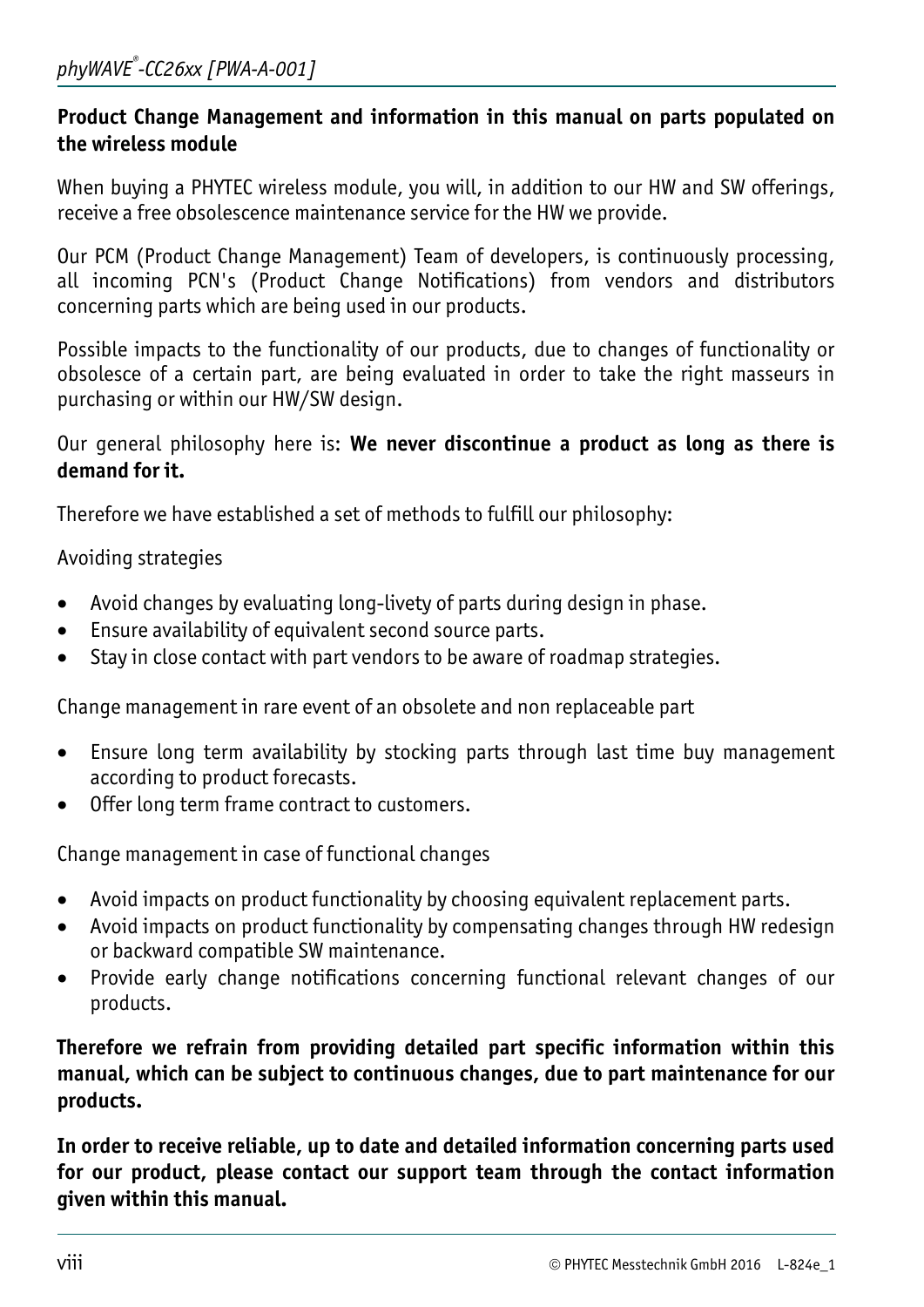## <span id="page-10-0"></span>**1 Introduction**

The phyWAVE-CC26xx is a subminiature (19 mm x 29 mm) insert-ready wireless module populated with the Texas Instruments CC26xx microcontroller. The low power architecture and an integrated multistandard wireless transceiver enable its insertion in a wide range of wireless applications. Depending on the populated variant, the CC26xx microcontroller can be used with the IEEE 802.15.4, Bluetooth Low Energy, or TI's RF4CE wireless protocol.

The phyWAVE-CC26xx belongs to Phytec's wireless module family. The phyWAVE boards integrate all core elements of a wireless microcontroller system on a subminiature board and are designed in a manner that ensures their easy expansion and embedding in peripheral hardware developments.

A typical application of the phyWAVE-CC26xx is the usage in battery powered wireless sensor nodes, which perceive environmental data. In this scenario, no other components beside sensors, battery or accumulator and optionally energy harvesting components need to be used. The integrated ARM Cortex M3 microprocessor will be used as application processor which runs the network stack and the user application to interface the sensors.

The phyWAVE-CC26xx wireless module can also be used as network interface in higher performance hardware, such as a gateway. A gateway may consist of a *Linux* driven Phytec SOM in combination with a phyWAVE-CC26xx. The SOM offers computation power while the phyWAVE module provides wireless connectivity to the system. Please contact our sales team for further information.

phyWAVE modules achieve their small size through modern SMD technology and multilayer design. In accordance with the complexity of the module, 0402-packaged SMD components and laser-drilled microvias are used on the boards, providing phyWAVE users with access to this cutting edge miniaturization technology for integration into their own design. At the same time phyWAVE modules can be integrated to a carrier board by using an easy-to-solder DSC connector.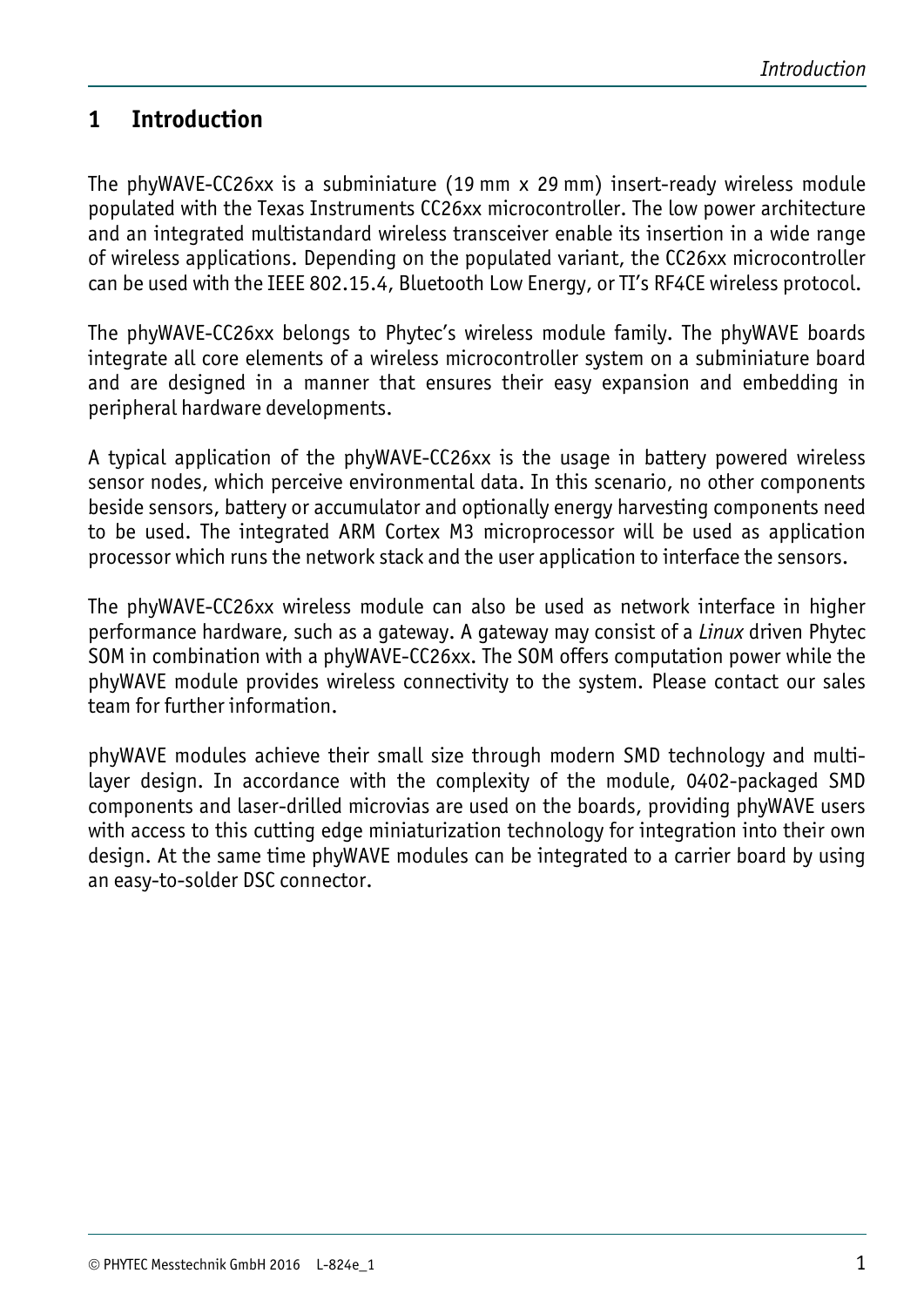## <span id="page-11-0"></span>**1.1 Features of the phyWAVE-CC26xx**

The phyWAVE-CC26xx offers the following features:

- Insert-ready, sub-miniature (19 mm x 29 mm) wireless module subassembly in low EMI design, achieved through advanced SMD technology
- Populated with the TI CC26xx microcontroller (VQFN48 packaging)
- ARM Cortex M3 application processor providing
	- 128 kB Flash
	- 128 kB ROM (contains pre-compiled libraries)
	- 28 kB SRAM
	- Integrated RF-Section
		- $\overline{2.5}$  $\overline{2.5}$  $\overline{2.5}$  GHz ISM band, IEEE 802.15.4, BLE, RF4CE<sup>2</sup>
- PCB antenna and a U.FL connector to connect an external antenna
- Controller signals and ports extend to the modules' Direct Solder Connection (DSC), enabling the phyWAVE-CC26xx to be soldered to the target application like a "big chip"
- Universal Asynchronous Serial Interface (UART-TTL)
- $\bullet$  I<sup>2</sup>C, I<sup>2</sup>S interface
- Two SPI interfaces
- PWM output
- 12 bit ADC and Analog Comparator
- Hardware encryption support
- cJTAG and JTAG interface
- RTC with populated 32 kHz quartz crystal
- $\bullet$  Nearly all GPIOs<sup>[3](#page-11-2)</sup> available at the DSC connector
- Wide supply voltage range of 1.8 V 3.8 V
- Industrial temperature grade of -40°C to +85°C (*section [4.2](#page-19-1)*)

 $\overline{2}$ <sup>2</sup>: Depends on the version of the CC26xx SoC populated on the module, refer to the ordering information in the Preface.<br><sup>3</sup>: Almost every controller port which connects directly to the DSC connector may be used as GPIO by

<span id="page-11-2"></span><span id="page-11-1"></span>Almost every controller port which connects directly to the DSC connector may be used as GPIO by using the TI CC26xx pin muxing options.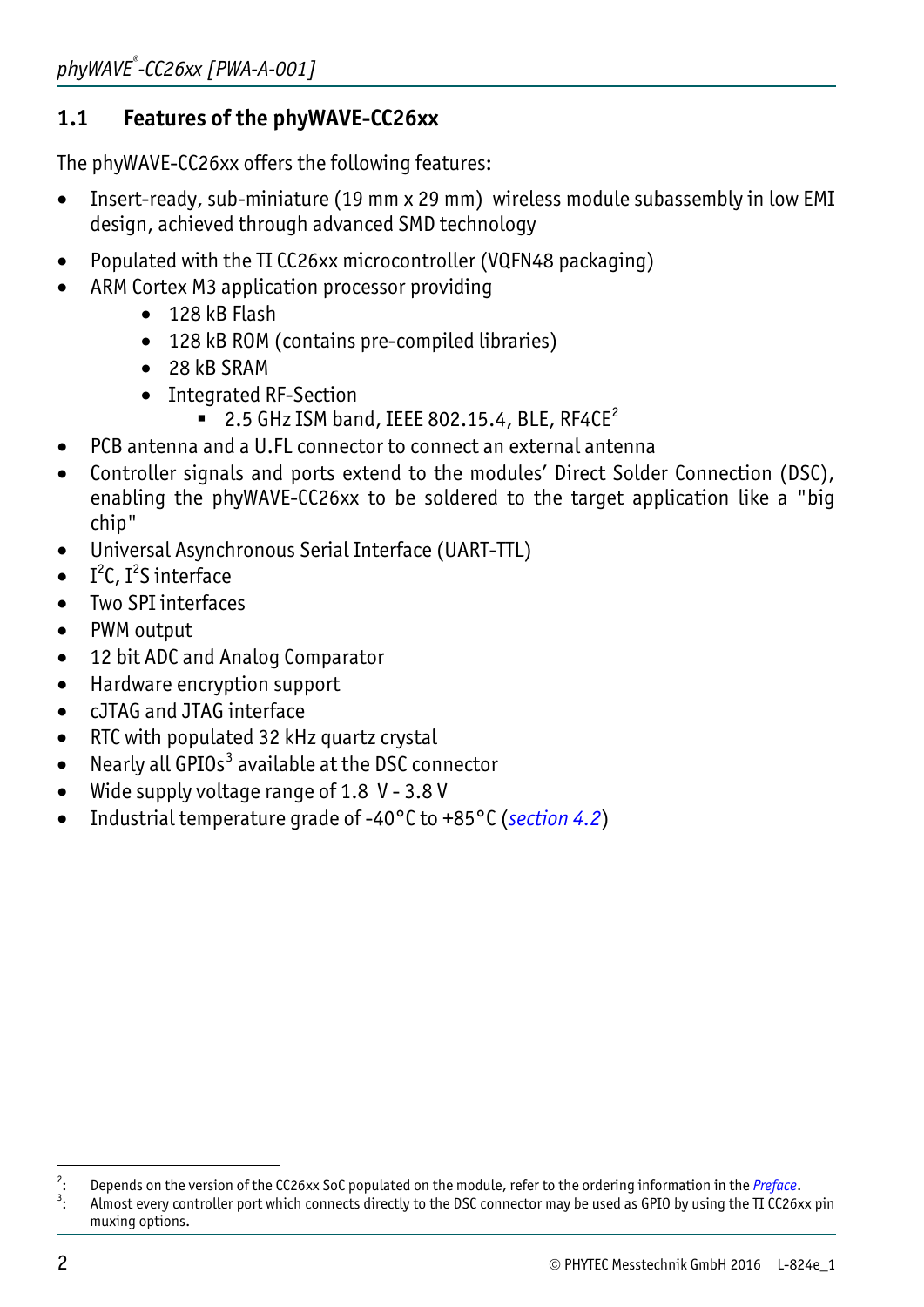#### <span id="page-12-0"></span>**1.2 Block Diagram**



*Figure 1: Block Diagram of the phyWAVE-CC26xx*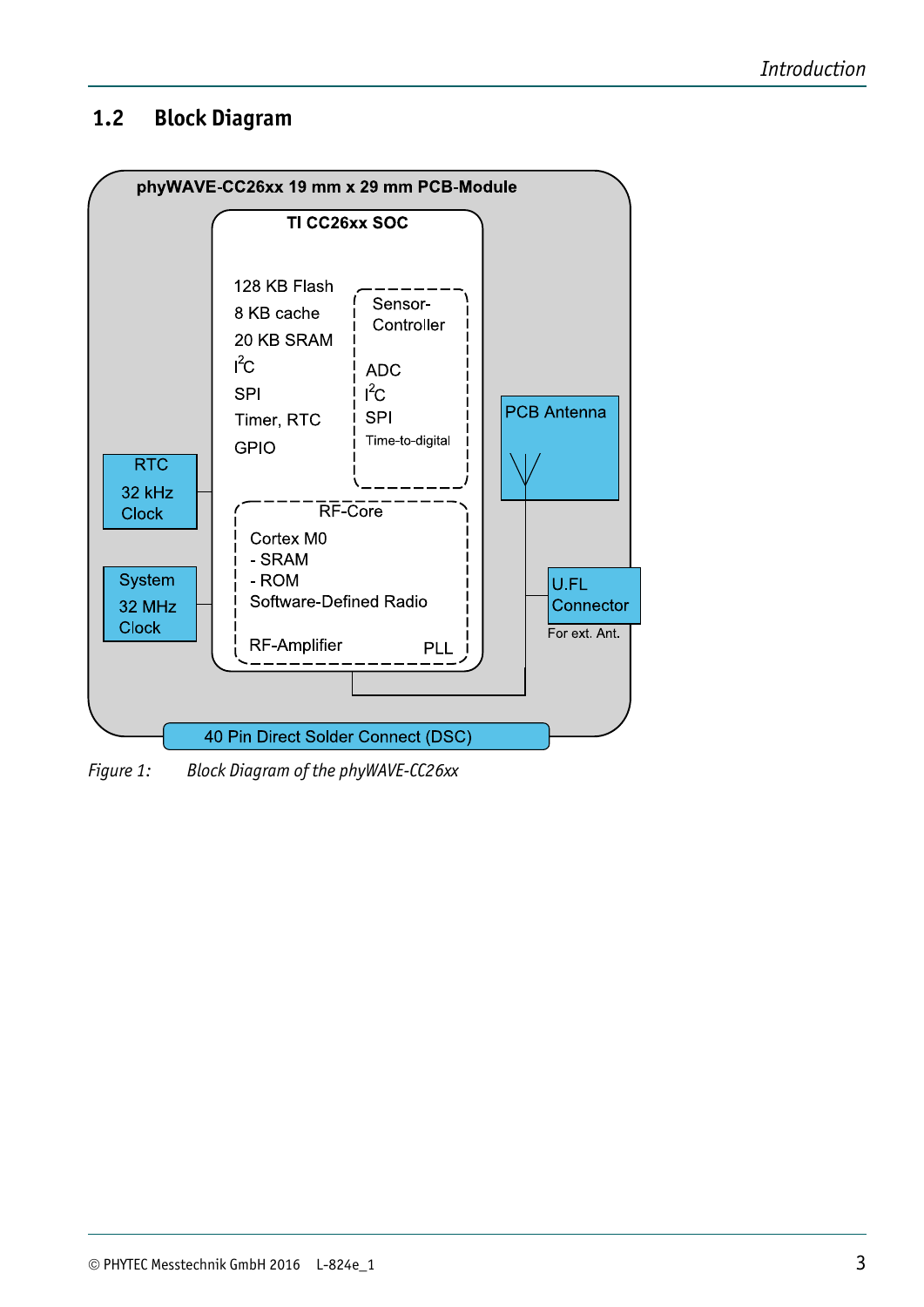## <span id="page-13-0"></span>**1.3 phyWAVE-CC26xx Component Placement**



*Figure 2: phyWAVE-CC26xx Component Placement (top view)*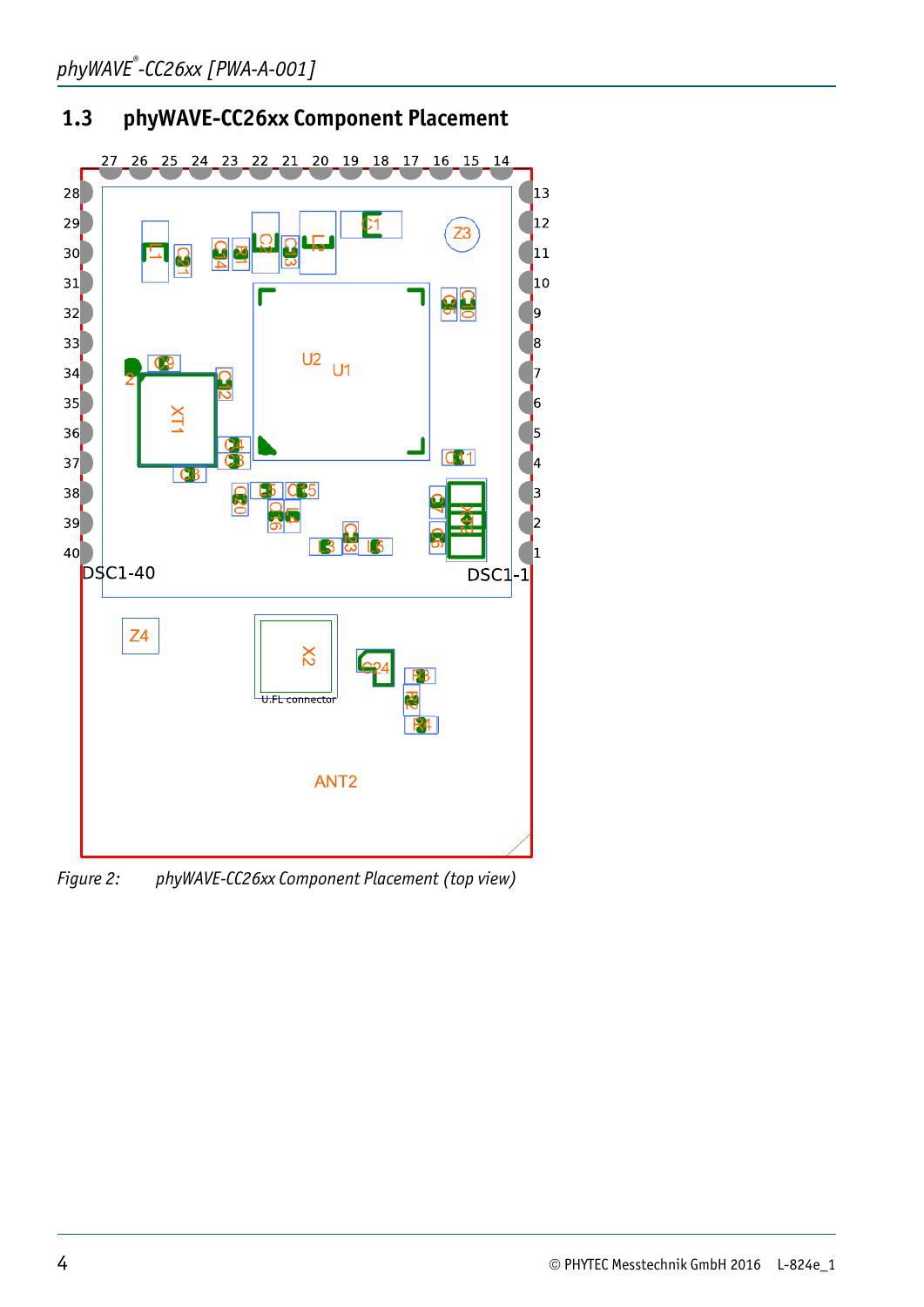## <span id="page-14-0"></span>**2 Pin Description**

Please note that all module connections are not to exceed their expressed maximum voltage or current. Maximum signal input values are indicated in the corresponding controller manuals/data sheets. As damage from improper connections varies according to use and application, it is the user's responsibility to take appropriate safety measures to ensure that the module connections are protected from overloading through connected peripherals.

All controller signals selected extend to the 40 pin DSC connector . This allows the phyWAVE-CC26xx to be soldered to any target application like a "big chip".

*[Table 3](#page-15-1)* provides an overview of the pinout of the DSC connector DSC1 with signal names and descriptions specific to the phyWAVE-CC26xx. It also provides the appropriate voltage domain, signal type (ST) and a functional grouping of the signals. The signal type includes also information about the signal direction. A description of the signal types can be found in *[Table 1](#page-5-1)*.

#### **Caution!**

• The Texas Instruments CC26xx is a 1.8 V to 3.8 V operated microcontroller and as such special attention should be paid to the interface voltage levels to avoid unintentional damage to the microcontroller. Please refer to the *TI CC26xx SimpleLink Wireless MCU Technical Reference Manual* for details on the functions and features of controller signals and port pins.

#### **Note:**

- Most of the controller pins have multiple multiplexed functions. *[Table 3](#page-15-2)* describes only the pin type, e.g. GPIO, nRESET.., not their configurable special function. The pin multiplexing needs to be configured in the firmware of the phyWAVE module. *Section [6](#page-28-1)* gives an overview of available firmware solutions. Please also refer to the *TI CC26xx SimpleLink Wireless MCU Technical Reference Manual* to get to know about alternative pin functions.
- The following tables describe the full set of signals available at the phyWAVE DSC connector according to the phyWAVE-CC26xx specification.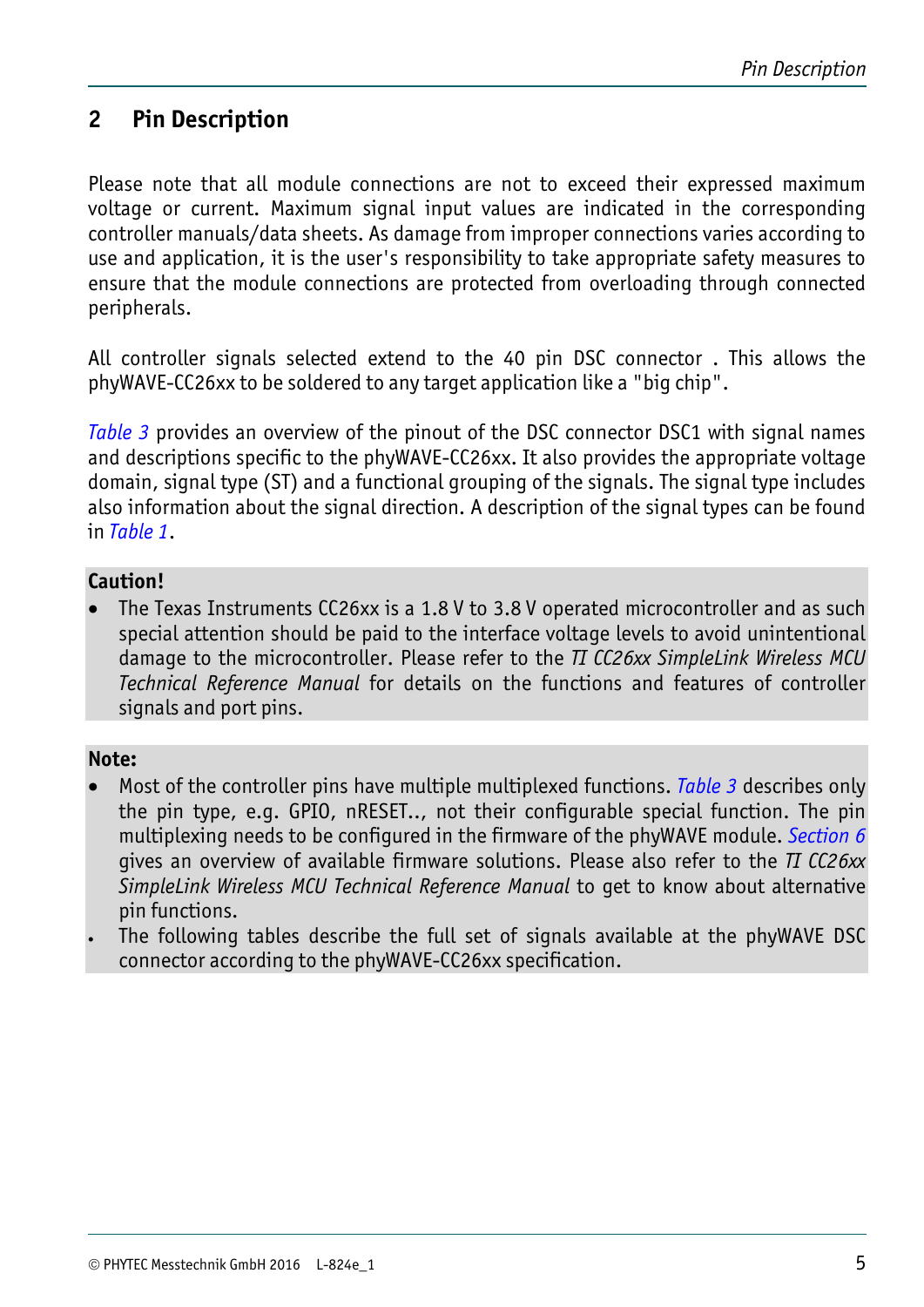#### <span id="page-15-0"></span>*phyWAVE® -CC26xx [PWA-A-001]*

| Pin#             | Signal           | <b>ST</b> | <b>SL</b> | Description              |
|------------------|------------------|-----------|-----------|--------------------------|
| $\mathbf{1}$     | GND1             | PWR_0     | GND       | Ground 0 V               |
| $\overline{c}$   | $DIO_0$          | I/0       | 3.3V      | <b>GPIO</b>              |
| $\overline{3}$   | $DI0_1$          | I/0       | 3.3V      | <b>GPIO</b>              |
| $\overline{4}$   | $DIO_2$          | I/0       | 3.3V      | <b>GPIO</b>              |
| $\overline{5}$   | $DIO_3$          | I/0       | 3.3V      | <b>GPIO</b>              |
| 6                | $DIO_4$          | I/0       | 3.3V      | <b>GPIO</b>              |
| $\boldsymbol{7}$ | $DIO_5$          | I/0       | 3.3V      | <b>GPIO</b>              |
| $\bf 8$          | $DIO_6$          | I/0       | 3.3V      | <b>GPIO</b>              |
| $\mathsf{g}\,$   | $DI0_7$          | I/0       | 3.3V      | <b>GPIO</b>              |
| $10\,$           | $DIO_8$          | I/0       | 3.3V      | <b>GPIO</b>              |
| 11               | $DIO_9$          | I/0       | 3.3V      | <b>GPIO</b>              |
| 12               | $DIO_10$         | I/0       | 3.3V      | <b>GPIO</b>              |
| 13               | $DI0_11$         | I/0       | 3.3V      | <b>GPIO</b>              |
| 14               | GND <sub>2</sub> | PWR_0     | GND       | Ground 0V                |
| 15               | $DIO_12$         | I/0       | 3.3V      | <b>GPIO</b>              |
| 16               | $DIO_13$         | I/0       | 3.3V      | <b>GPIO</b>              |
| $17\,$           | $DI0_14$         | I/0       | 3.3V      | <b>GPIO</b>              |
| 18               | $DI0_15$         | I/0       | 3.3V      | <b>GPIO</b>              |
| 19               | JTAG_TMSC        | I/0       | 3.3V      | JTAG_TMS                 |
| 20               | JTAG_TCKC        | I/0       | 3.3V      | JTAG_TCLK                |
| 21               | DIO_16           | I/0       | 3.3V      | GPIO, JTAG_TDO           |
| 22               | DI0 17           | I/0       | 3.3V      | GPIO, JTAG_TDI           |
| 23               | $DI0_18$         | I/0       | 3.3V      | <b>GPIO</b>              |
| 24               | DIO 19           | I/0       | 3.3V      | <b>GPIO</b>              |
| 25               | $DI0_20$         | I/0       | 3.3V      | <b>GPIO</b>              |
| 26               | $DI0_21$         | I/0       | 3.3V      | <b>GPIO</b>              |
| 27               | GND3             | PWR_0     | GND       | Ground 0V                |
| 28               | $DIO_22$         | I/0       | 3.3V      | <b>GPIO</b>              |
| 29               | GND4             | PWR_0     | GND       | Ground 0 V               |
| 30 <sub>2</sub>  | VDD_IN           | PWR_0     | 3.3V      | <b>VCC 3.3 V</b>         |
| 31               | <b>nRESET</b>    | I         | 3.3V      | Reset input (low active) |
| 32               | $DIO_23$         | I/0       | 3.3V      | <b>GPIO</b>              |
| 33               | $DI0_24$         | I/0       | 3.3V      | <b>GPIO</b>              |
| 34               | $DI0_25$         | I/0       | 3.3V      | <b>GPIO</b>              |
| 35               | $DI0_26$         | I/0       | 3.3V      | <b>GPIO</b>              |
| 36               | $DI0_27$         | I/0       | 3.3V      | GPIO                     |
| 37               | $DIO_28$         | I/0       | 3.3V      | <b>GPIO</b>              |
| 38               | DIO_29           | I/0       | 3.3V      | <b>GPIO</b>              |
| 39               | DIO_30           | I/0       | 3.3V      | <b>GPIO</b>              |
| 40               | GND5             | PWR_0     | GND       | Ground 0 V               |

<span id="page-15-2"></span><span id="page-15-1"></span>*Table 3: Pinout of the phyWAVE DSC Connector DSC1*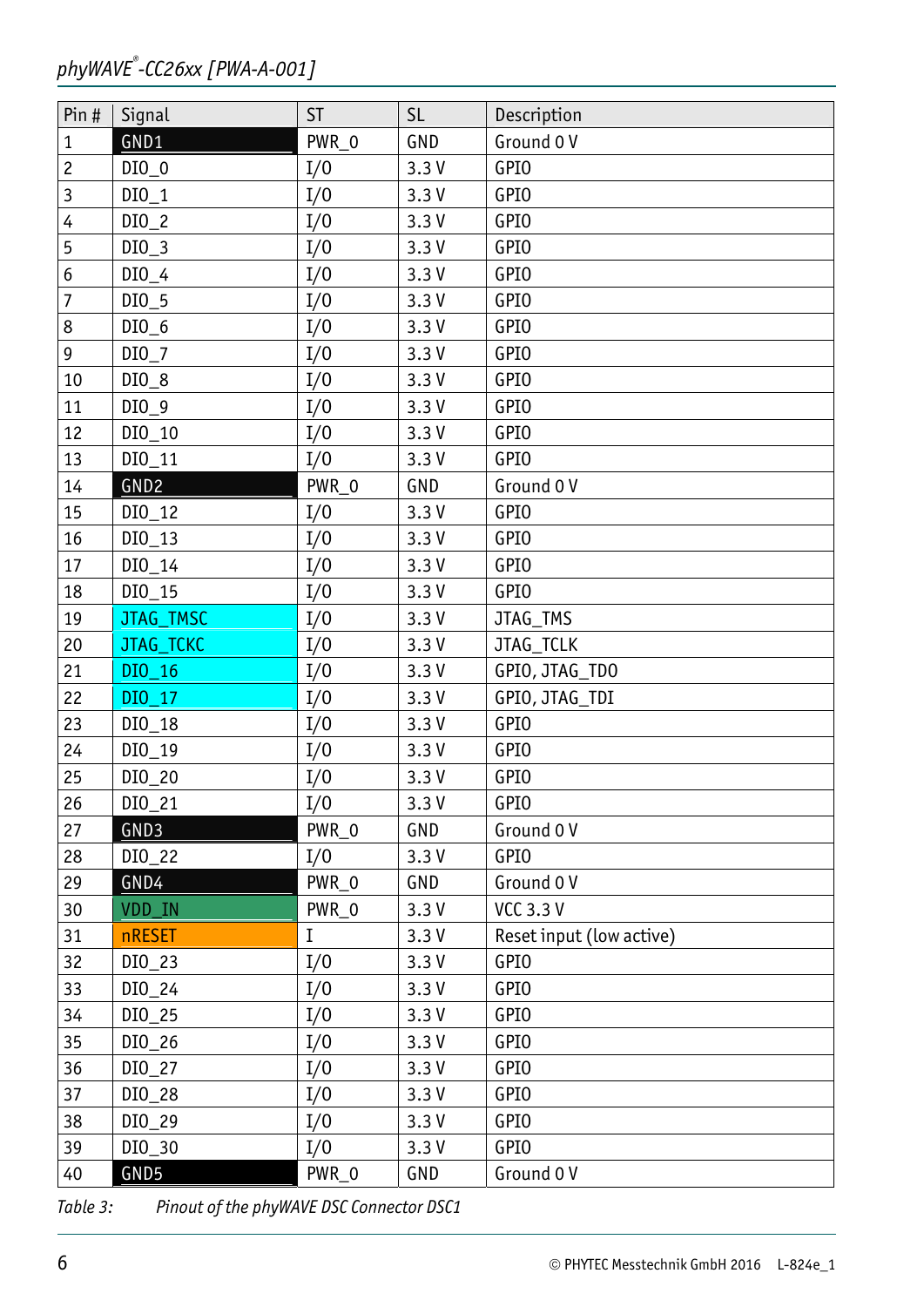#### <span id="page-16-0"></span>**3 Jumpers**

For configuration purposes, the phyWAVE-CC26xx has one solder jumper, that is configured prior to delivery. *[Table 4](#page-17-1)* below provides a functional summary of the solder jumper which can be changed to select the internal PCB antenna, or an external antenna via U.FL connector. It shows its default position, and possible alternative positions and functions.

If manual jumper modification is required please ensure that the board as well as surrounding components and sockets remain undamaged while de-soldering. Overheating the board can cause the solder pads to loosen, rendering the module inoperable. Carefully heat neighboring connections in pairs. After a few alternations, components can be removed with the solder-iron tip. Alternatively, a hot air gun can be used to heat and loosen the bonds.



*Figure 3: Jumper Locations (top view)*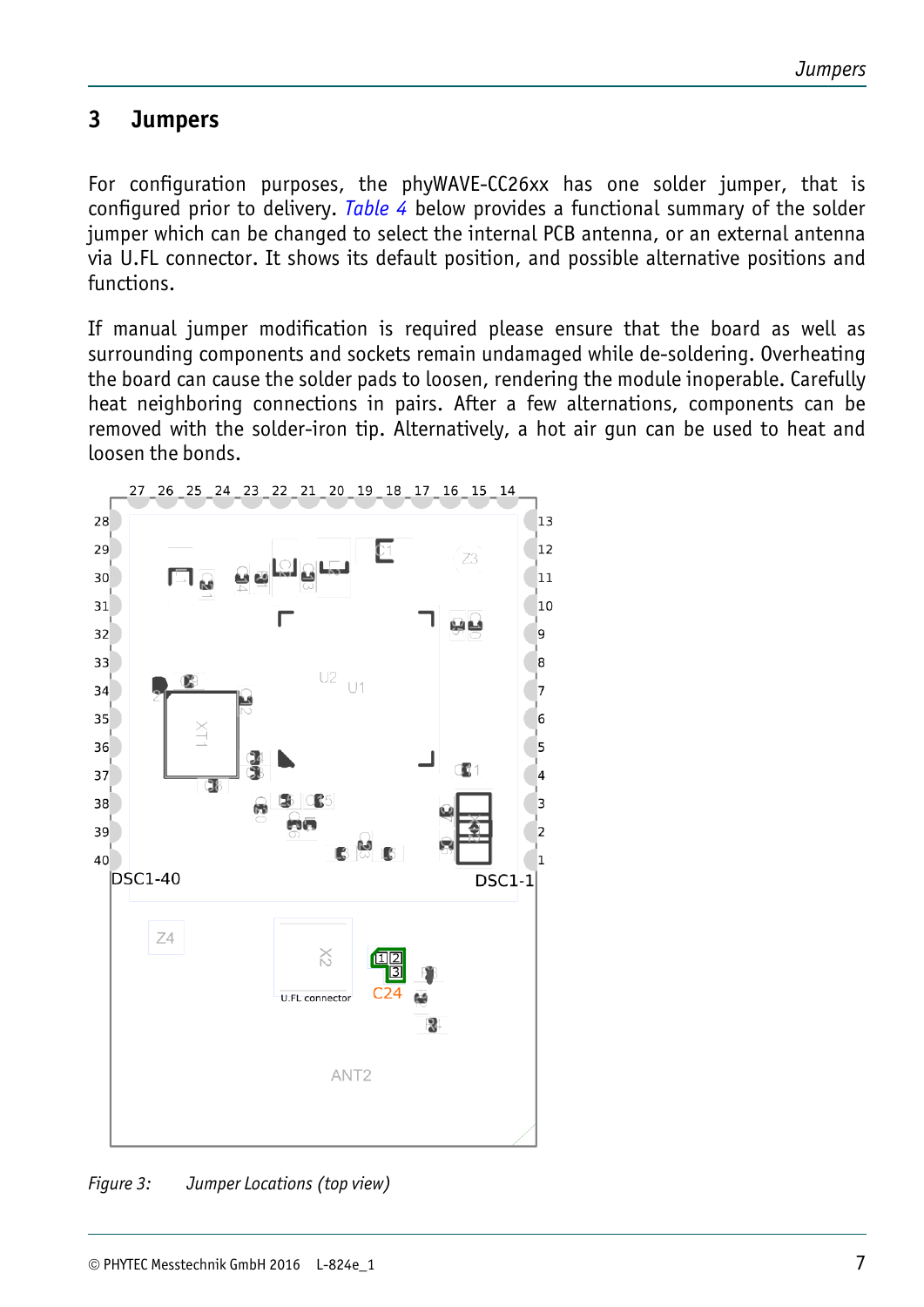<span id="page-17-0"></span>Please pay special attention to the "TYPE" column to ensure you are using the correct type of jumper (0 Ohms, 10k Ohms, etc…).

The jumper  $(J =$  solder jumper) has the following function:

| Jumper          | Description                                                                                                                              | Type | Chapter |
|-----------------|------------------------------------------------------------------------------------------------------------------------------------------|------|---------|
| C <sub>24</sub> | C24 defines which antenna is used. You can specify the<br>default setting in your order, see Ordering Information<br>in <i>Preface</i> . | 12pF |         |
|                 | (0402)<br>1+2   phyWAVE-CC26xx configured for external antenna,<br>connected via U.Fl. connector X2                                      |      | 4.3     |
|                 | 2+3   phyWAVE-CC26xx configured for internal PCB antenna                                                                                 |      |         |

<span id="page-17-1"></span>*Table 4: Jumper Settings*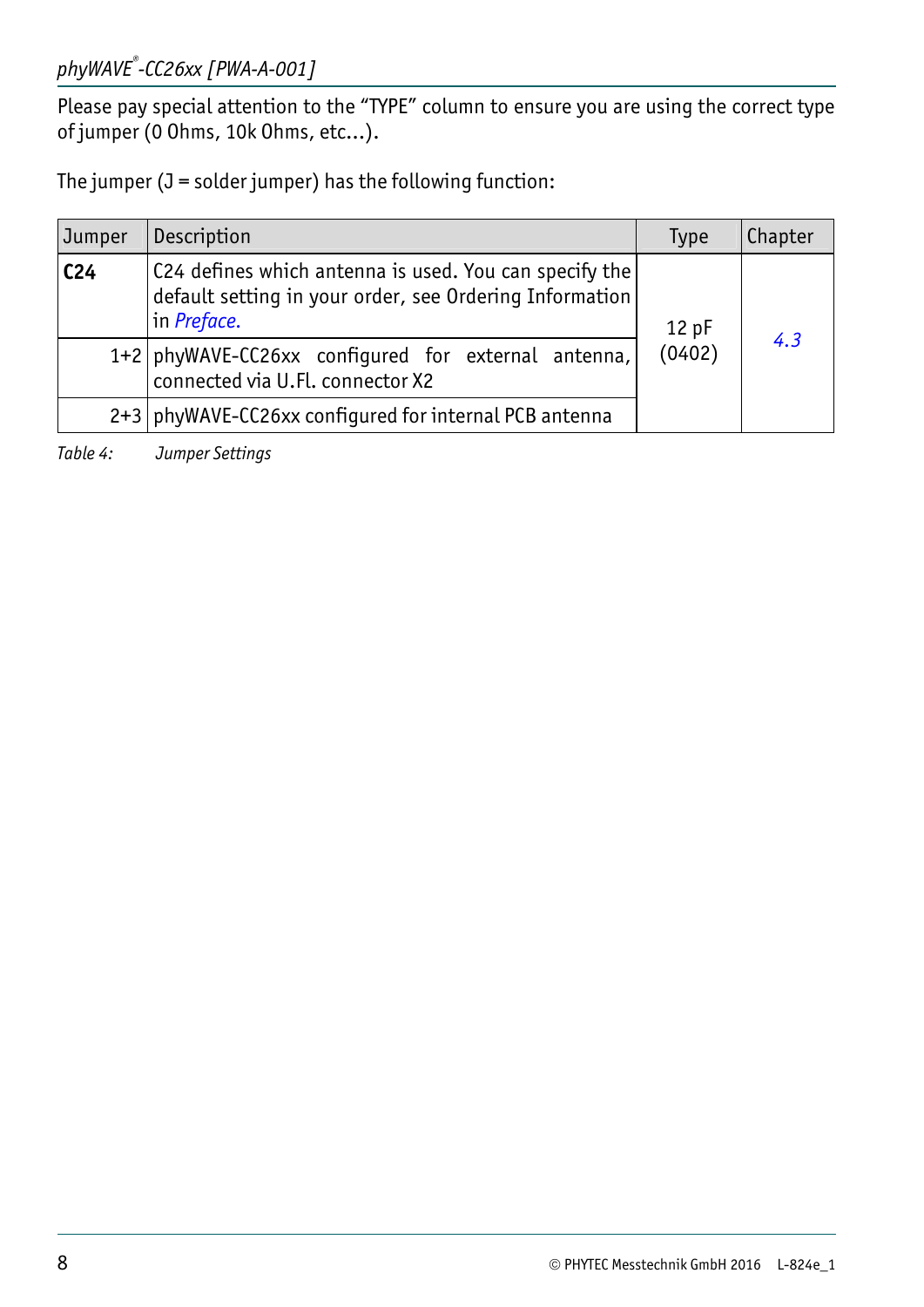## <span id="page-18-0"></span>**4 Technical Specification**

The phyWAVE-CC26xx operates off of a single power supply voltage.

The following sections of this chapter discuss mechanical electrical, and RF specifications of the phyWAVE- CC26xx wireless module.

#### **4.1 Physical Dimensions**

The physical dimensions of the phyWAVE- CC26xx are represented in *[Figure 4](#page-18-1)*. The module's profile is max. 4.8 mm thick (2.6 without shielding). The board itself is 1 mm thick.



<span id="page-18-1"></span>*Figure 4: Dimensions of the phyWAVE-CC26xx Wireless Module (top view)*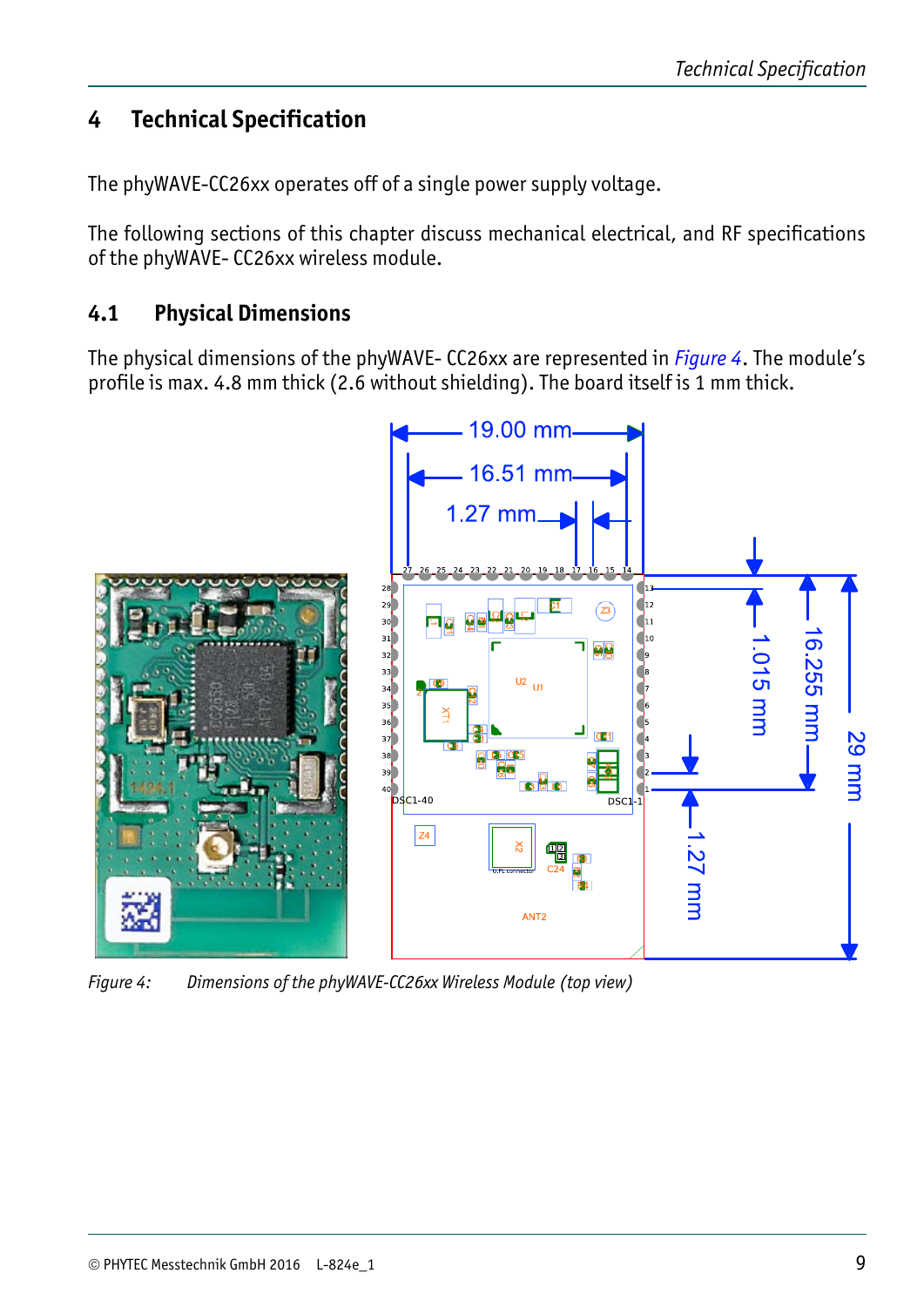## <span id="page-19-1"></span><span id="page-19-0"></span>**4.2 Electrical Characteristics**

*[Table 5](#page-19-2)* provides general specifications of the module. *[Table 6](#page-19-3)* gives an overview of the most important power modes of MCU and transceiver inside the CC26xx SOC and their corresponding current flow.

| Parameter                                                            | Value                   |
|----------------------------------------------------------------------|-------------------------|
| Storage temperature:                                                 | $-40 °C - +150 °C$      |
| <b>Operating temperature:</b>                                        | $-40 °C - +85 °C$       |
| <b>Frequency stability of</b><br>32 MHz clock source (25 °C)         | 10 ppm                  |
| <b>Frequency stability: of</b><br>32 MHz clock source (-40 - +85 °C) | 15 ppm                  |
| Max. MCU frequency:                                                  | 48 MHz                  |
| <b>Operating voltage:</b>                                            | $1.8 V - 3.8 V$         |
| Humidity:                                                            | 95 % r.F. not condensed |

<span id="page-19-2"></span>*Table 5: General Electrical Specifications of the phyWAVE-CC26xx* 

| Electrical load                    | Current consumption<br>(typical current at 2.7 V, $T = 25 °C$ ) |  |
|------------------------------------|-----------------------------------------------------------------|--|
| MCU at 48 MHz, without peripherals | 3 <sub>m</sub> A                                                |  |
| MCU+Modem in low power mode        | $1 \mu A$ , with RTC                                            |  |
| Modem RX, CCA, ED                  | $5.9 \text{ mA}$                                                |  |
| Modem TX at 0dBm                   | $6.1 \text{ mA}$                                                |  |

<span id="page-19-3"></span>*Table 6: Current Consumption of the MCU and Transceiver inside the TI CC26xx SoC*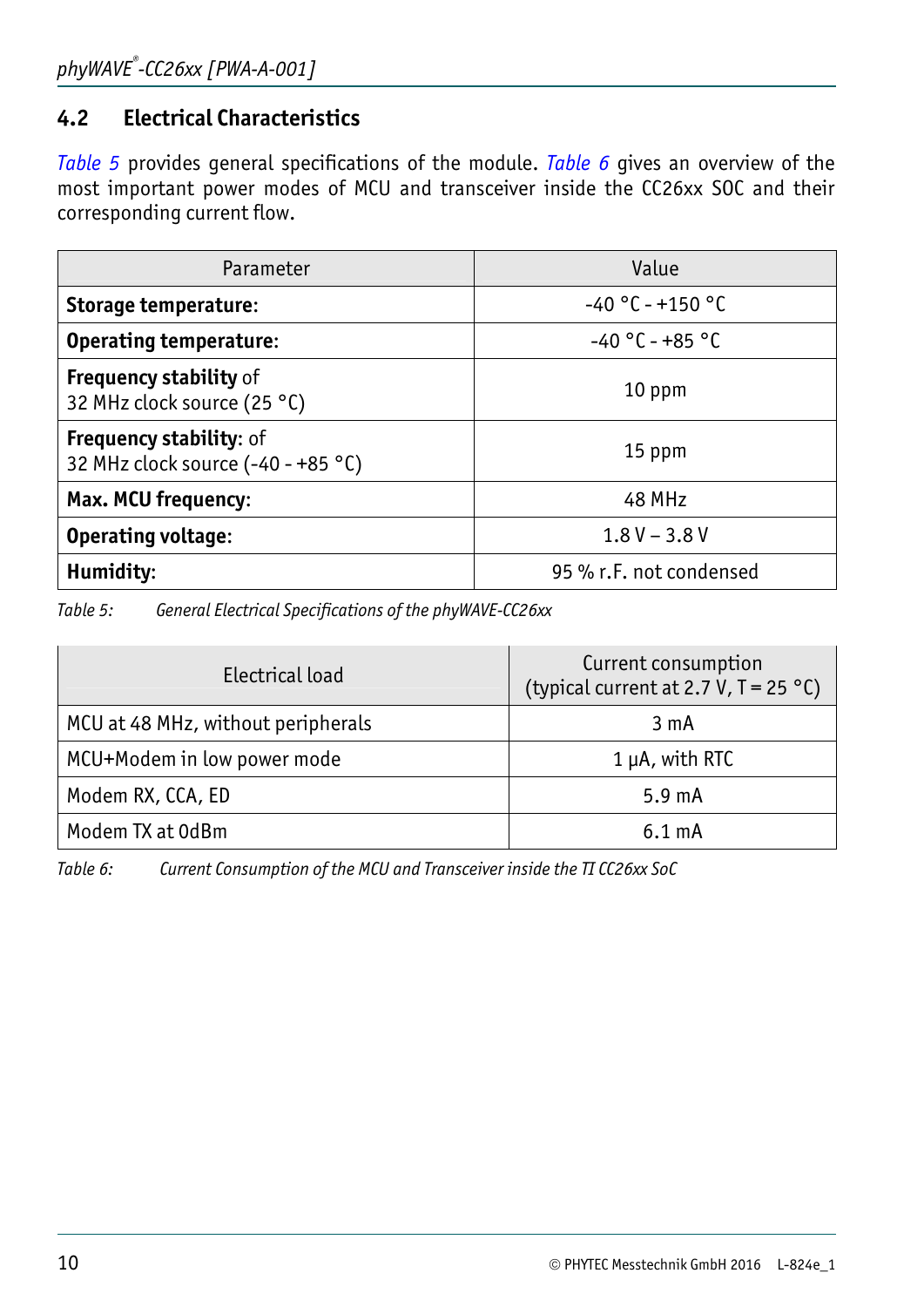## <span id="page-20-1"></span><span id="page-20-0"></span>**4.3 RF Characteristics**

*[Table 7](#page-20-2)* and *[Table 8](#page-20-3)* list the key facts for the internal multiprotocol RF transceiver in IEEE 802.15.4 mode and Bluetooth Low Energy mode.

| Parameter                               | Value                                               |  |
|-----------------------------------------|-----------------------------------------------------|--|
| Frequency band                          | 2.4 GHz ISM band (2.4 GHz - 2.48 GHz)               |  |
| Wireless standard                       | IEEE 802.15.4 PHY, upper layer e.g. 6LoWPAN, ZigBee |  |
| IEEE 802.15.4 channels                  | $11 - 26$                                           |  |
| Bandwidth/channel                       | 5 MHz                                               |  |
| Modulation                              | DSSS, 0-QPSK, 250 kbps                              |  |
| TX output power                         | -21 dBm - +5 dBm (programmable)                     |  |
| RX sensitivity                          | $-100$ dBm                                          |  |
| Antenna                                 | PCB or external via U.FL connector                  |  |
| RF Operating range indoor <sup>4</sup>  | $\sim$ 20 m                                         |  |
| RF Operating range outdoor <sup>4</sup> | $\sim$ 150 m                                        |  |

<span id="page-20-5"></span><span id="page-20-2"></span>*Table 7: IEEE 802.15.4 Characteristics of the phyWAVE-CC26xx Module* 

| Parameter                               | Value                                        |
|-----------------------------------------|----------------------------------------------|
| Frequency band                          | 2.4 GHz ISM band (2.4 - 2.48 GHz)            |
| Wireless standard                       | Bluetooth Smart 4.2 (stack and HW certified) |
| <b>BLE</b> channels                     | 40ch(37 data+3 advertising)                  |
| Bandwidth/channel                       | 2 MHz                                        |
| Modulation                              | 1-mbps GFSK                                  |
| TX output power                         | -21 dBm - +5 dBm (programmable)              |
| RX sensitivity                          | $-97$ dBm                                    |
| Antenna                                 | PCB or external via U.FL connector           |
| RF Operating range indoor <sup>4</sup>  | $~15 \text{ m}$                              |
| RF Operating range outdoor <sup>4</sup> | $~100 \text{ m}$                             |

<span id="page-20-3"></span>*Table 8: Bluetooth Low Energy Characteristics of the phyWAVE-CC26xx Module* 

<span id="page-20-4"></span> 4 : The maximum operating range depends on environmental conditions such as channel occupation, barriers and TX-power. The stated range should only be understood as a rough guideline.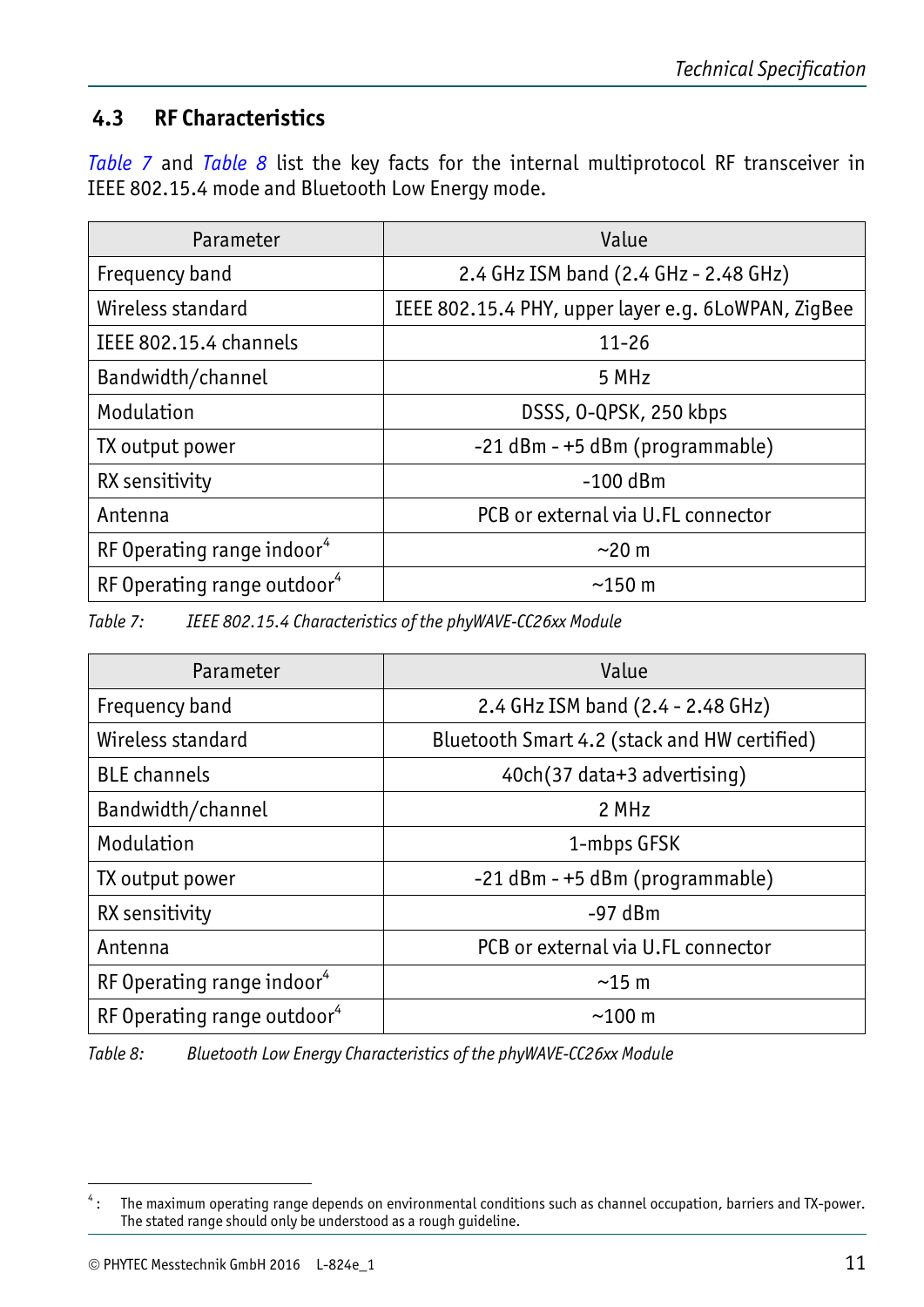#### <span id="page-21-5"></span><span id="page-21-0"></span>**4.3.1 On-board PCB Antenna**

The on-board PCB antenna has been exclusively designed for the phyWAVE-CC26xx wireless module. The key parameters of the RF measurement that has been executed during the CE certification process in a certified lab are listed in *[Table 9](#page-21-1)*. The on-board PCB antenna has a slight directivity. The directivity pattern has been measured and is visualized in *[Figure 5](#page-21-2)*. The orientation of the phyWAVE during measurements is depicted in *[Figure 6.](#page-22-1) [Figure 6](#page-22-1)* shows the phyWAVE module on the phyNODE evaluation board in the same direction as in *[Figure 5](#page-21-2) A*.

| Parameter                             | Value                 |  |
|---------------------------------------|-----------------------|--|
| Type                                  | PCB, unsymmetrical    |  |
| Impedance                             | 50 0hm                |  |
| Bandwidth                             | $2.4$ GHz - 2.483 GHz |  |
| Antenna gain, channel 11 <sup>5</sup> | $0.7$ dBi             |  |
| Antenna gain, channel 18 <sup>5</sup> | $1.5$ dBi             |  |
| Antenna gain, channel 26 <sup>5</sup> | $2.1$ dBi             |  |

<span id="page-21-4"></span><span id="page-21-1"></span>*Table 9: Internal PCB Antenna Characteristics of the phyWAVE-CC26xx Module* 



<span id="page-21-2"></span>*Figure 5: Measured PCB Antenna Gain with a phyWAVE-CC26xx mounted on a phyNODE Board* 

<span id="page-21-3"></span><sup>-&</sup>lt;br>5 The antenna gain has been measured on a phyWAVE-CC26xx populated on a phyNODE board. Measurement has been executed in a shielded fully anechoic chamber to avoid interference and reflection.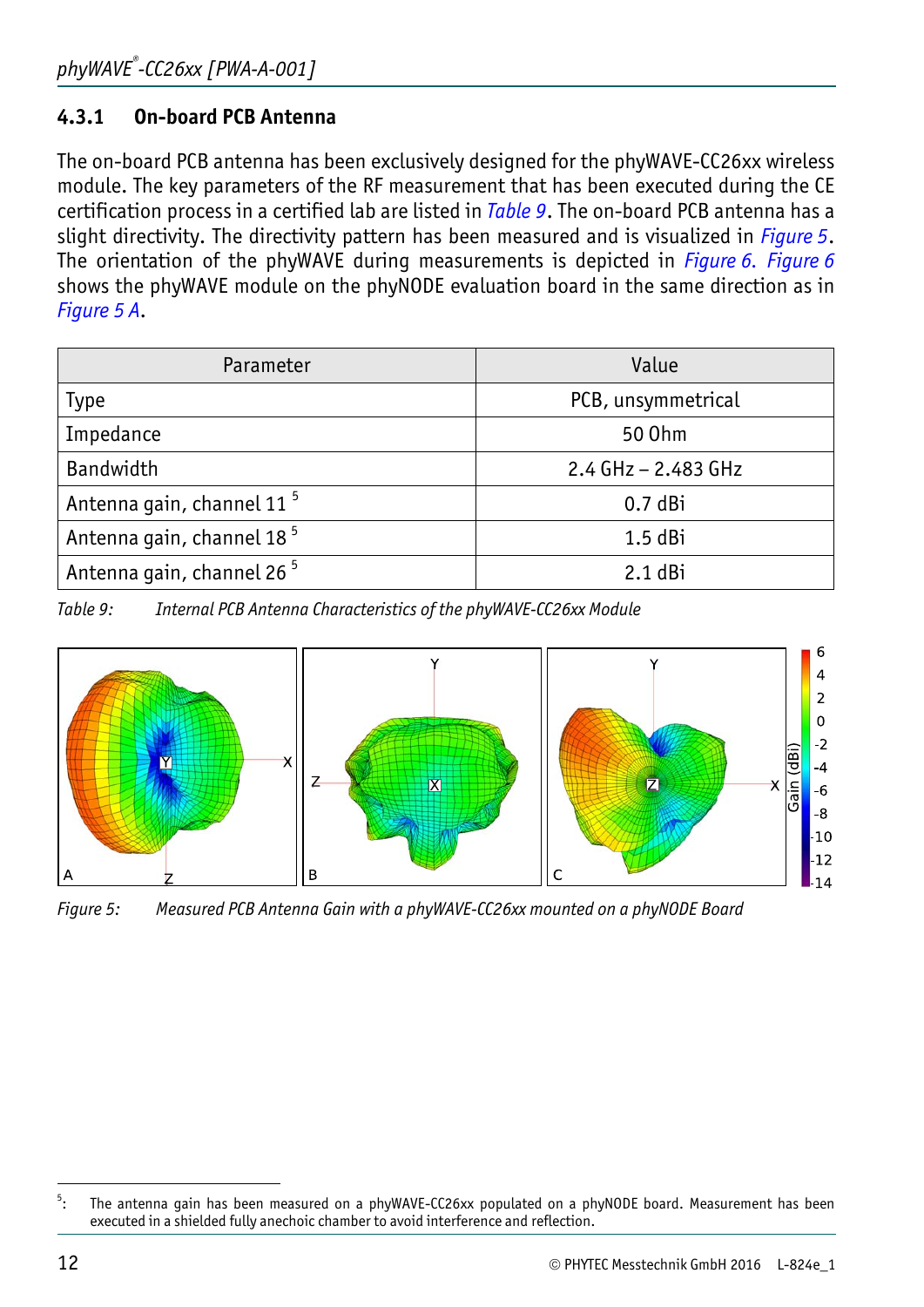<span id="page-22-0"></span>

*Figure 6: Orientation of the phyWAVE-CC26xx during RF Antenna Gain Measurements* 

<span id="page-22-1"></span>Please find more information about the phyNODE in *chapter* [5](#page-24-1) or at <http://www.phytec.de/produkte/internet-of-things/phynode>.

**Note:** The directivity pattern in *[Figure 5](#page-21-2)* is only valid for a phyNODE with a populated phyWAVE in the measurement setup depicted in *[Figure 6](#page-22-1)*. If you use the phyWAVE-CC26xx module standalone or mounted on your own hardware, antenna characteristics and directivity might change. *Chapter [5](#page-24-1)* gives guidelines how you can achieve similar results when integrating the module to your application.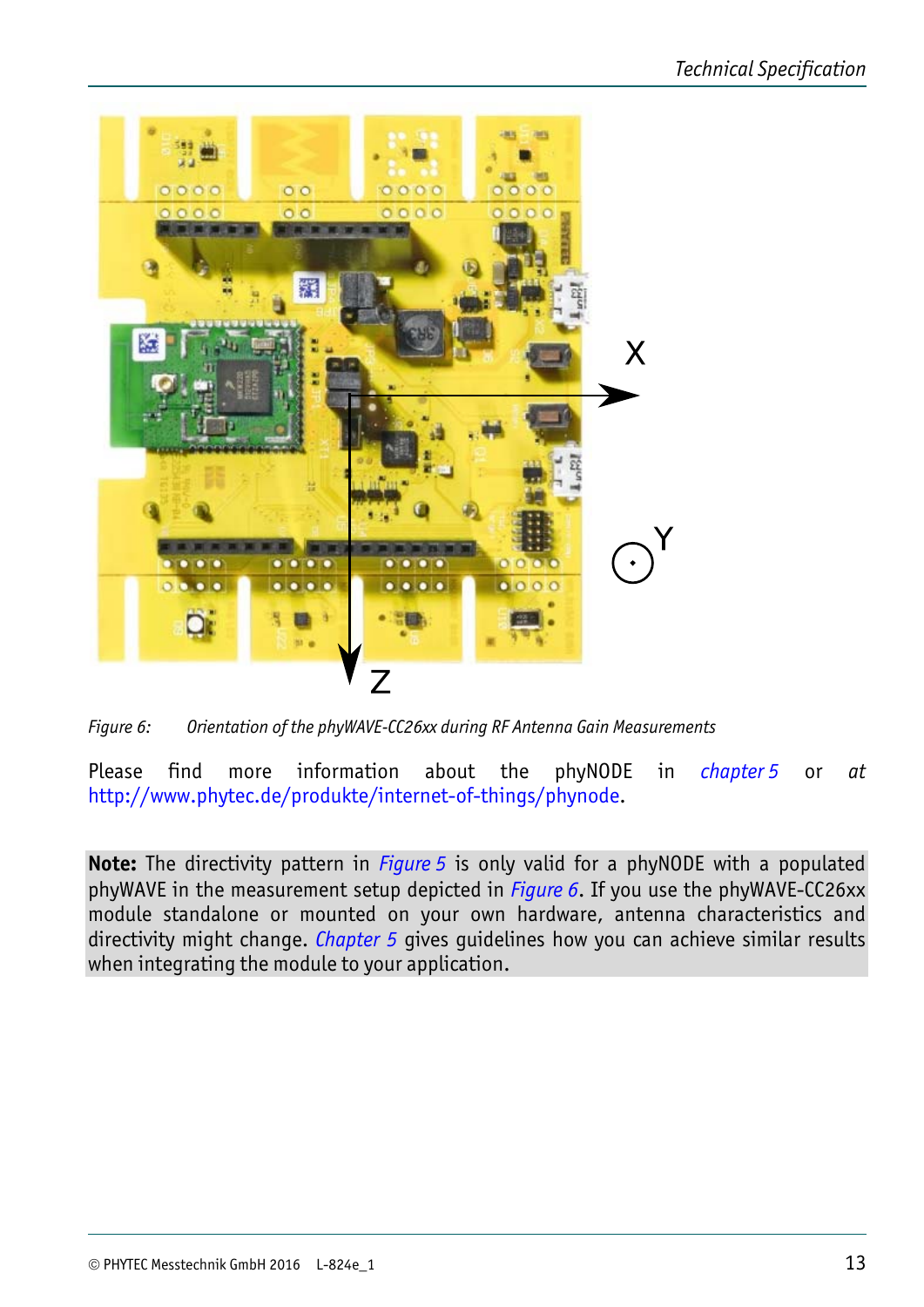#### <span id="page-23-0"></span>**4.3.2 External Antenna**

In general, all external antennas in the 2.4 GHz frequency band with an impedance of 50 Ohm can be used with the phyWAVE-CC26xx. However, the module may exceed regulated maximum output power when using antennas with a strong directivity. Therefore, we selected a one-quarter wave rod antenna that can be used with the module. The proposed external antenna as well as the internal PCB antenna has been measured for CE compliance. You can safely use it in your application<sup>[6](#page-23-1)</sup>. *[Table 10](#page-23-2)* shows the measured characteristics of the Pulse W1010 rod antenna. The antenna gain in the datasheet of the antenna - available at the *Pulse* website - is reported to be 2 dBm. The measured antenna characteristics in *[Table 10](#page-23-2)* show a slightly higher gain, which is regulatory compliant. The Pulse datasheet also provides a 360° radiation pattern. The radiation pattern of the external rod antenna is donut-shaped.

| Parameter                | Value                 |
|--------------------------|-----------------------|
| Manufacturer             | Pulse                 |
| Manufacturer Part Number | W1010                 |
| <b>Type</b>              | unsymmetrical         |
| Impedance                | 50 0hm                |
| Bandwidth                | 2.4 $GHz - 2.483 GHz$ |
| Antenna gain, channel 11 | $2.6$ dBi             |
| Antenna gain, channel 18 | $2.8$ dBi             |
| Antenna gain, channel 26 | $2.1$ dBi             |

<span id="page-23-2"></span>*Table 10: Characteristics of the Pulse W1010 external Rod Antenna (measured in Combination with the phyWAVE-CC26xx)* 

#### **Phytec item number of the verified external antenna:**

| • External rod antenna:                                 | xx19         |
|---------------------------------------------------------|--------------|
| Adapter cable that converts from U.FL to SMA connector: | <i>WK130</i> |

Fitting solutions with other external antennas are also available in case you need to place the phyWAVE module along with an antenna in a custom housing. Please contact our sales team for more information.

<span id="page-23-1"></span> $\overline{a}$ 6 Nevertheless, the final end product must be validated for being CE conformant.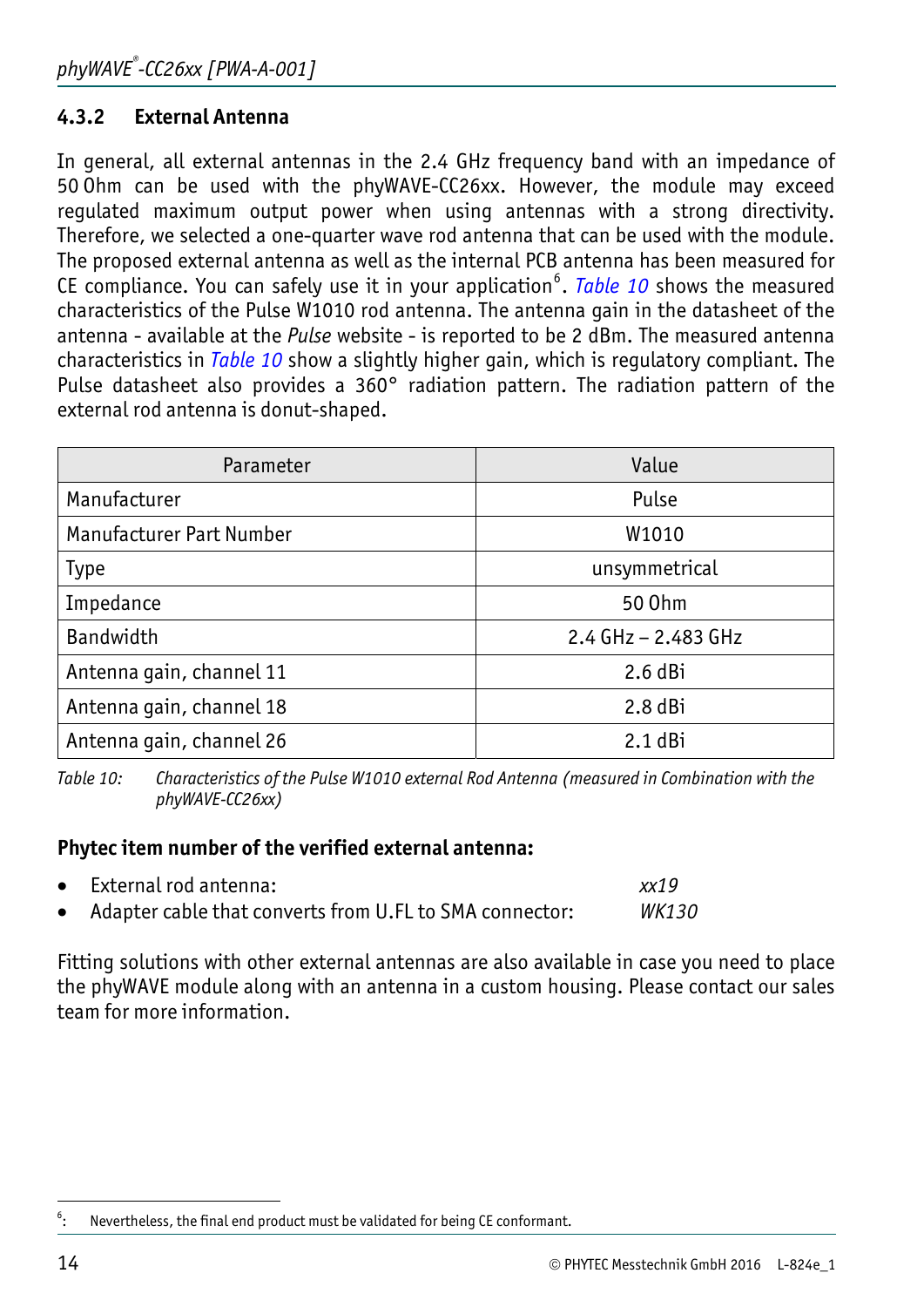## <span id="page-24-1"></span><span id="page-24-0"></span>**5 Integrating and Handling of the Module**

## **5.1 Footprint Recommendation for a Custom PCB**

*[Figure 7](#page-24-2)* shows the recommended footprint for the host PCB.



indicated measures, except for the measures of the outer edges which have a tolerance of  $+/-0.2$  mm.

<span id="page-24-2"></span>*Figure 7: Footprint of the phyWAVE-CC26xx* 

The footprint, as shown in *[Figure 7](#page-24-2)*, is available in *.dxf* file format at [ftp://ftp.phytec.de/pub/Products/phyWAVE-CC2650/Layout/Dimension](ftp://ftp.phytec.de/pub/Products/phyWAVE-CC2650/Layout/Dimension/). Use of this data allows integrating the phyWAVE-CC26xx wireless module as a single component into your design.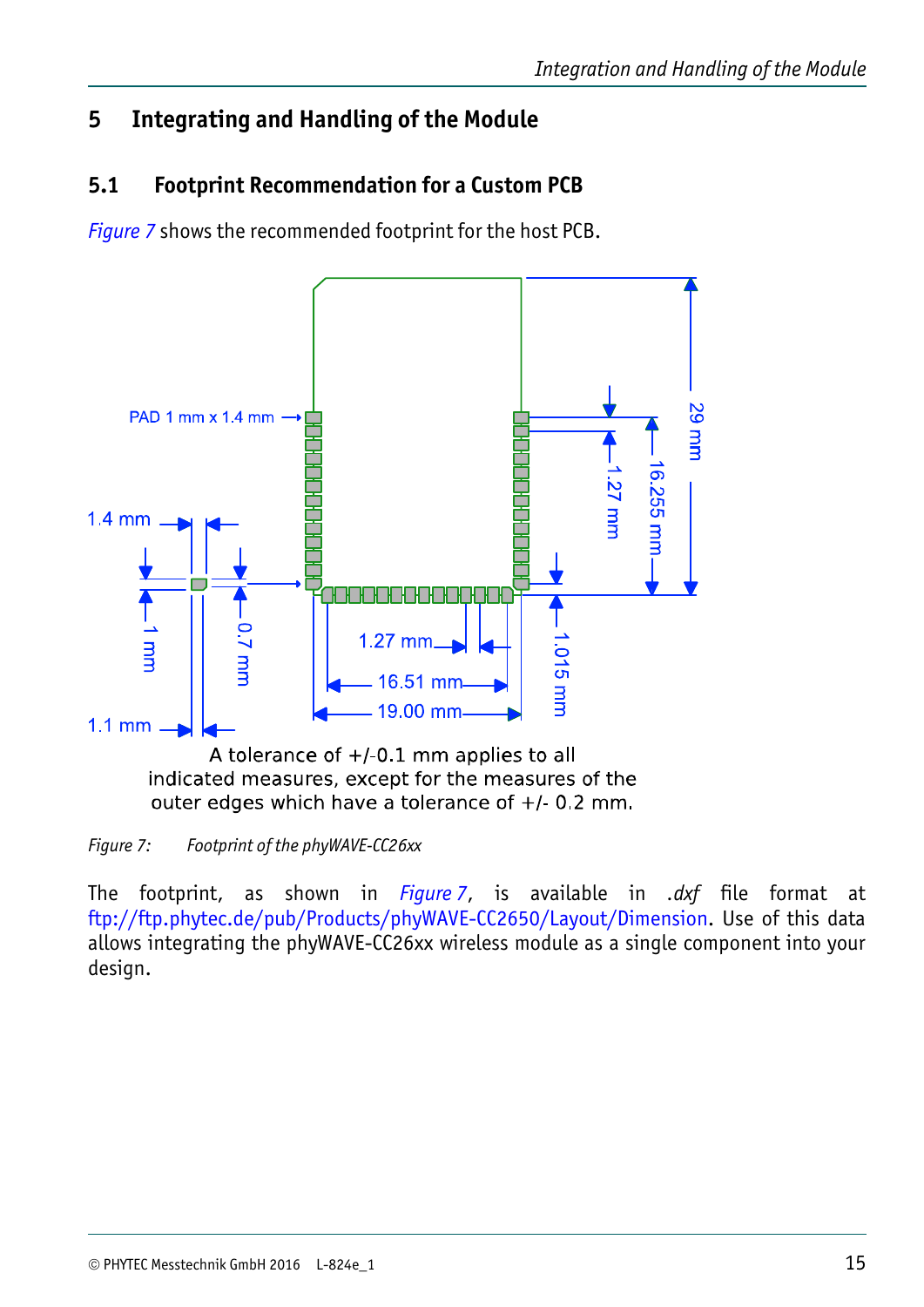## <span id="page-25-0"></span>**5.2 Module Placement into Custom Application PCB**

Successful integration in user target circuitry greatly depends on the adherence to the layout design rules for the GND connections of the phyWAVE module. For maximum EMI and RF performance we recommend as a general design rule to connect all GND pins to a solid ground plane. *[Figure 8](#page-25-1)* shows the recommended placement of the phyWAVE within your application's PCB, all GND pins are marked black. For optimal RF performance the GND area below the phyWAVE should be at least 27 mm wide. It is not critical which layer is being used for the solid GND plane. However, please make sure to connect the GND pins as short as possible, e.g. with a VIA next to each pin. Furthermore, we recommend placing the module on the edge of your custom PCB. It is very important that there is no copper material (e.g. GND plane, or any other tracks) directly below the PCB antenna. As shown in *[Figure 8](#page-25-1)* the uppermost 5.3 mm of the module must be clear of any material. This ensures that the characteristics of the PCB antenna are as specified in *section [4.3.1](#page-21-5)*.

If phyWAVE wireless modules shall be placed inside a housing with very limited space and where the above stated conditions can not be met you should consider using an external antenna. For more information regarding the antenna configuration and characteristics refer *section [4.3.](#page-20-1)*



<span id="page-25-1"></span>*Figure 8: Recommended integration of the phyWAVE-CC26xx*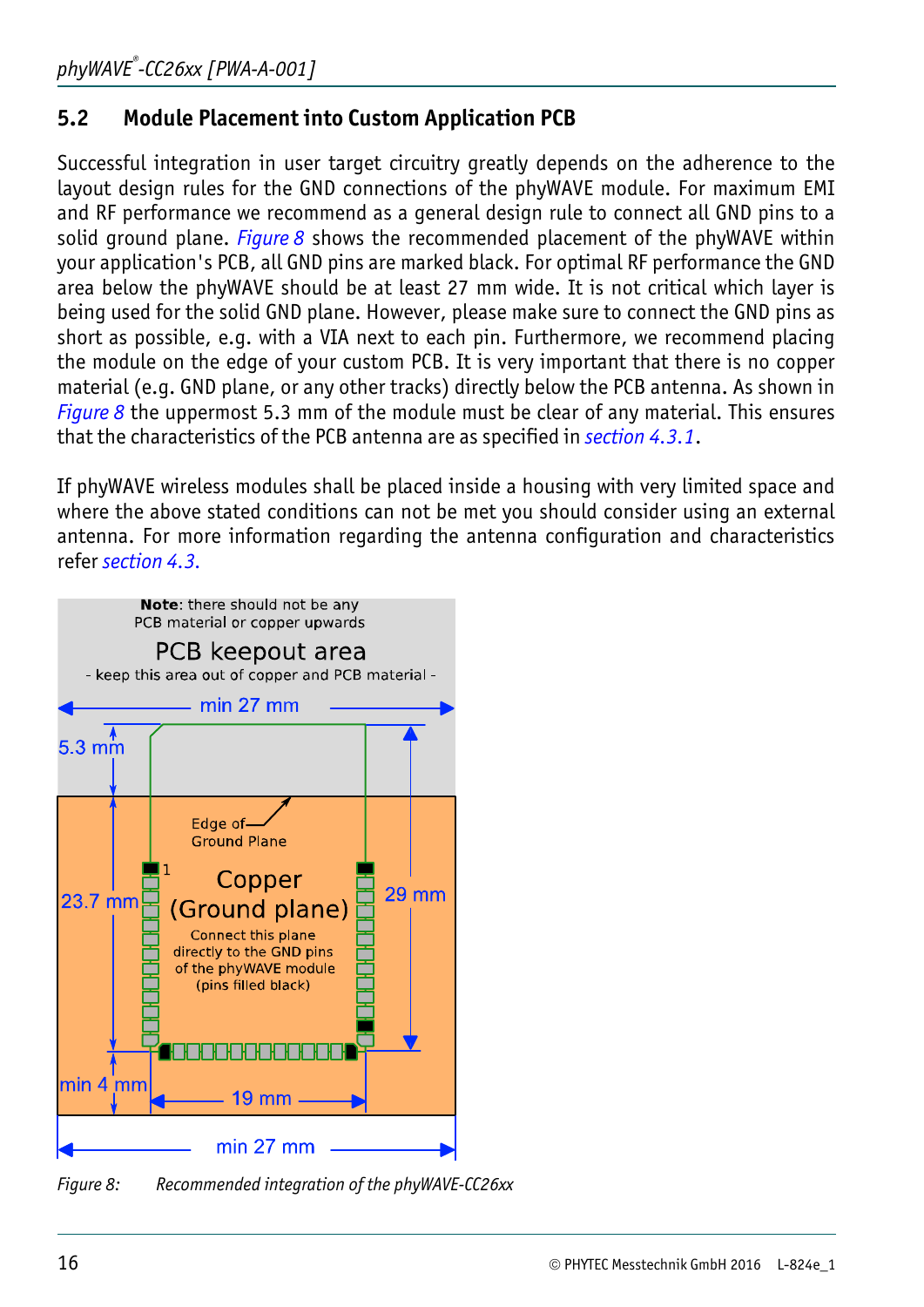#### <span id="page-26-0"></span>**5.3 Soldering Recommendations**

To avoid damaging the module, the following recommendations should be met:

- 1. Use no-clean flux solder paste.
- 2. Use adhesive when placing the module to the host PCB to avoid a displacement of the module during the soldering process.
- 3. Do not wash the PCB after soldering the module; moisture could be trapped between module and host PCB.
- 4. Use only one soldering phase. If the host PCB requires multiple flows, apply the module on the final flow.

## **5.4 Application Schematic**

*[Figure 9](#page-26-1)* shows a typical application schematic that includes functionality such as JTAG debug interface, reset button, power-on LED, two user LEDs, power and optionally device USB connectivity.

For debugging purposes UART0 can be used via TP1 and TP2.

With the phyNODE board, a more advanced application schematic is available on request. The phyNODE board is equipped with different sensors to perceive environmental data such as temperature and humidity. Furthermore it integrates a CMSIS-dap debugger which allows programming and debugging of the populated phyWAVE wireless module. The phyNODE board serves as platform for different wireless communication modules.



<span id="page-26-1"></span>*Figure 9: Minimal Application Schematic*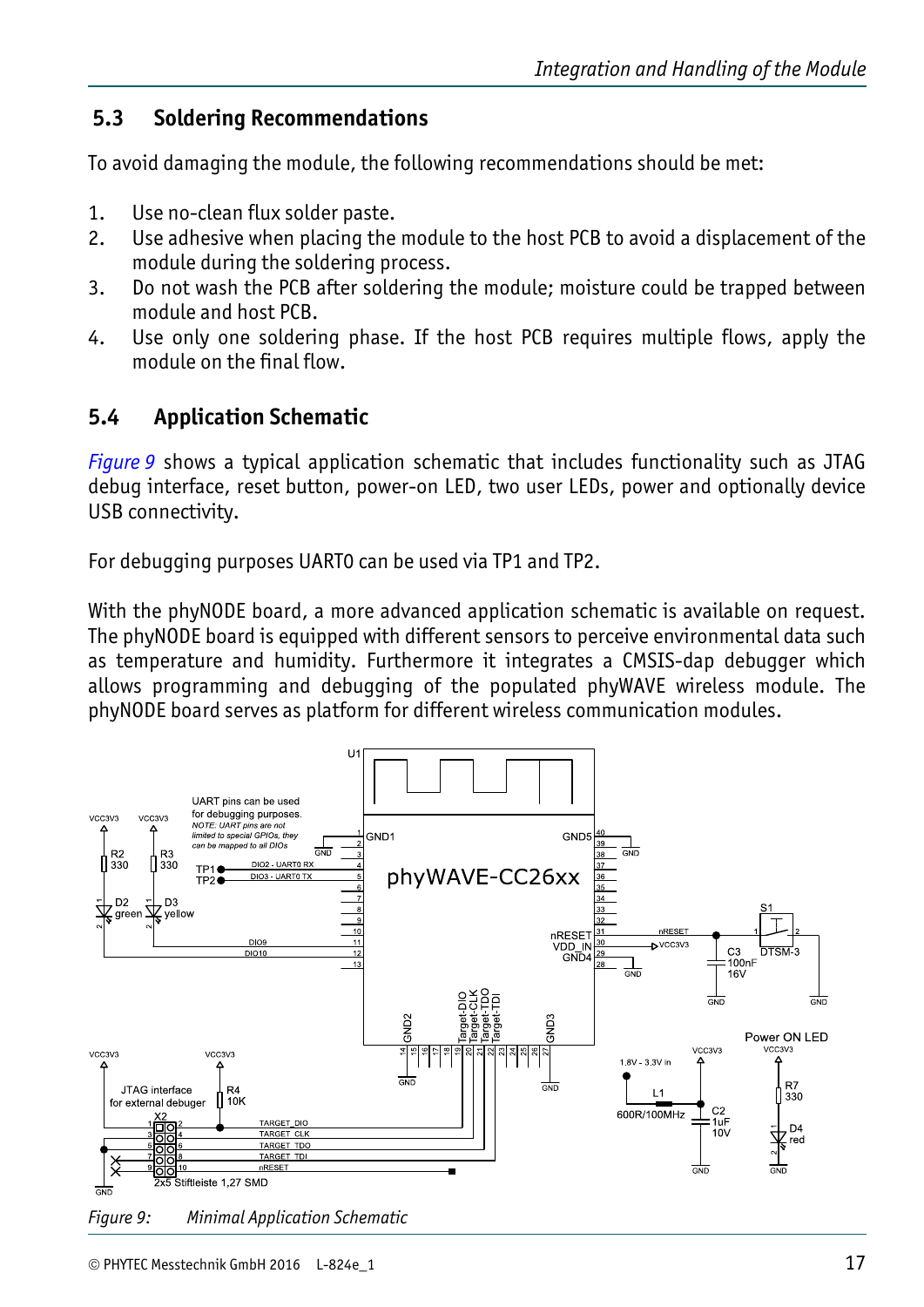#### <span id="page-27-0"></span>**5.5 Integration and Support**

Beside this hardware manual, more information is available to facilitate the integration of the phyWAVE-CC26xx into customer applications.

- The design of the phyNODE can be used as a reference for any customer application. More information on the phyNODE can be found at [http://www.phytec.de/produkte/internet-of-things/phynode.](http://www.phytec.de/produkte/internet-of-things/phynode)
- Different support packages are available to support you in all stages of your embedded development. Please visit [http://www.phytec.de/de/support/support-pakete.html,](http://www.phytec.de/de/support/support-pakete.html) or <http://www.phytec.eu/europe/support/support-packages.html>, or contact our sales team for more details.

#### **5.6 Modifications on the phyWAVE Module**

Removal of various components, such as the microcontroller and the standard quartz, is not advisable given the compact nature of the module. Should this nonetheless be necessary, please ensure that the board as well as surrounding components and sockets remain undamaged while de-soldering. Overheating the board can cause the solder pads to loosen, rendering the module inoperable. Carefully heat neighboring connections in pairs. After a few alternations, components can be removed with the solder-iron tip. Alternatively, a hot air gun can be used to heat and loosen the bonds.

#### **Caution!**

If any modifications to the module are performed, regardless of their nature, the manufacturer guarantee is voided.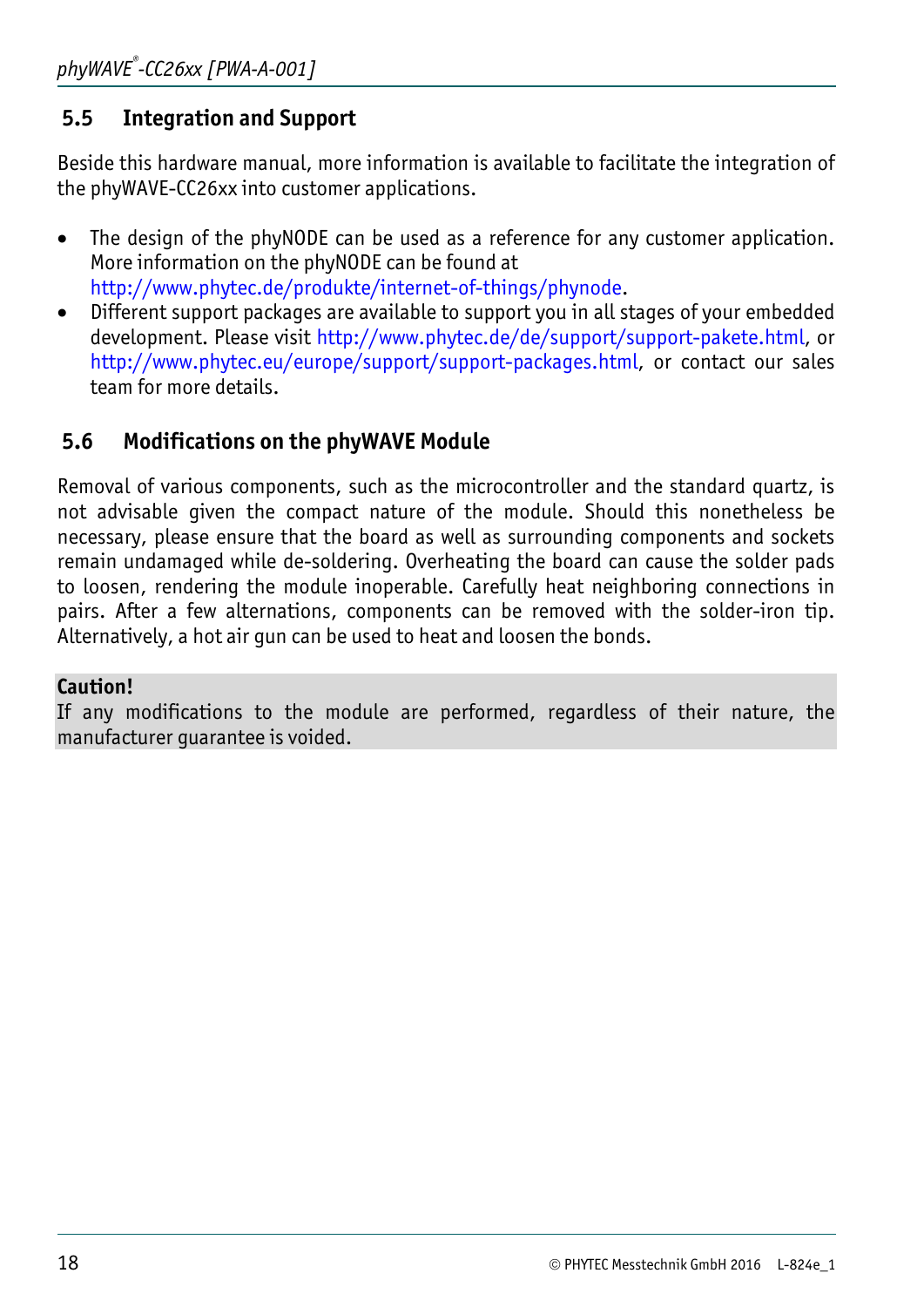## <span id="page-28-1"></span><span id="page-28-0"></span>**6 Firmware**

There are different firmware solutions that can be used on the phyWAVE-CC26xx. For some of these solutions we provide application guides and typical use cases. Others are available through the hardware manufacturer TI. The following sections provide a short overview.

#### **6.1 SimpleLink SensorTag Software with a Bluetooth Low Energy stack**

The SimpleLink Software includes a certified Bluetooth Low Energy Stack and many application examples. An application manual that explains the first steps with the phyWAVE-CC26xx in combination with a phyNODE and an adapted version of the SimpleLink Software is available at:

[http://www.phytec.de/produkt/internet-of-things/iot-enablement-kit-2-download](http://www.phytec.de/produkt/internet-of-things/iot-enablement-kit-2-download/).

#### **6.2 Other TI Solutions**

TI itself provides some additional software stacks for the CC26xx SOC. All those stacks and examples can be used with the phyWAVE-CC26xx. However, please note that we can only give limited support for these examples. For these TI solutions, there is no Phytec application guide available. The following solutions are accessible via TI homepage: [http://www.ti.com/product/CC2650/toolssoftware](http://www.ti.com/product/CC2650/toolssoftware#softTools)

#### **6.2.1 Z-Stack**

ZigBee implementations for application standards according to the ZigBee specifications. The *ZigBee Home Automation* application standard is supported on the CC2630 or CC2650 SOC.

#### **6.2.2 RF4CE**

The RF4CE implementation from TI is compatible with the ZigBee Remote Control profile. The *RF4CE stack* is supported on the CC2620 or CC2650 SOC.

#### **6.2.3 IEEE 802.15.4 MAC software stack**

With the TIMAC, TI provides an IEEE 802.15.4-2006 compatible MAC layer implementation that includes the energy efficient beacon mode and non-beacon mode. TIMAC provides only layer 1 and 2 in the ISO-OSI communication model, upper layer up to the application layer are not provided therein. TIMAC is supported on the CC2630 or CC2650 SOC.

#### **6.2.4 Contiki-OS**

*Contiki* is a community based open source project under BSD licensing. The CC26xx platform support within *Contiki* is maintained by TI. *Contiki-OS* is hosted on *GitHub* at: [https://github.com/contiki-os/contiki.](https://github.com/contiki-os/contiki)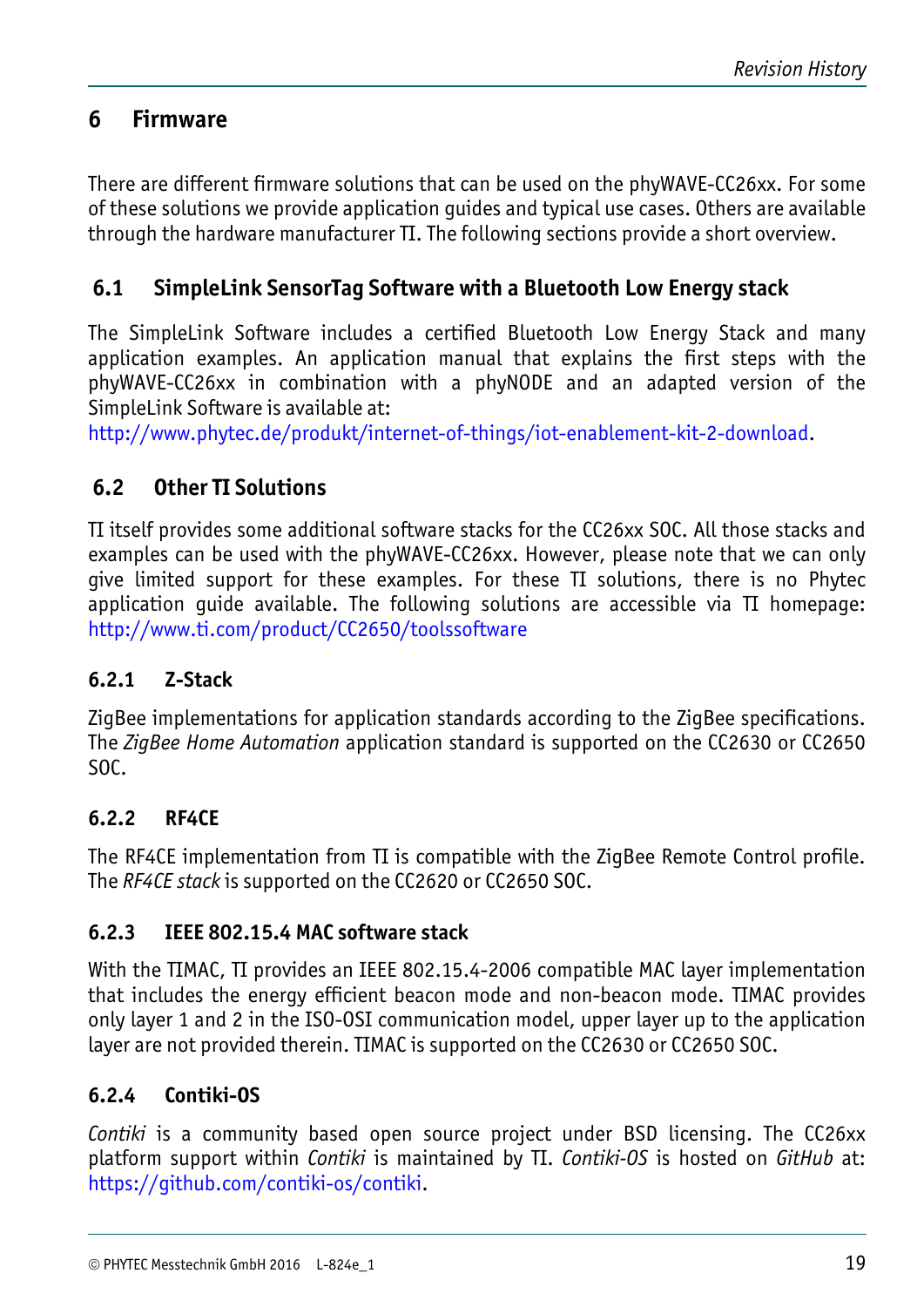## <span id="page-29-0"></span>**7 Revision History**

| ∥Date      | Version<br>numbers | Changes in this manual                                               |
|------------|--------------------|----------------------------------------------------------------------|
| 30.08.2016 | Manual<br>L-824e 1 | First edition.<br>Describes the phyWAVE-CC26xx<br>PCB-Version 1424.1 |
|            |                    |                                                                      |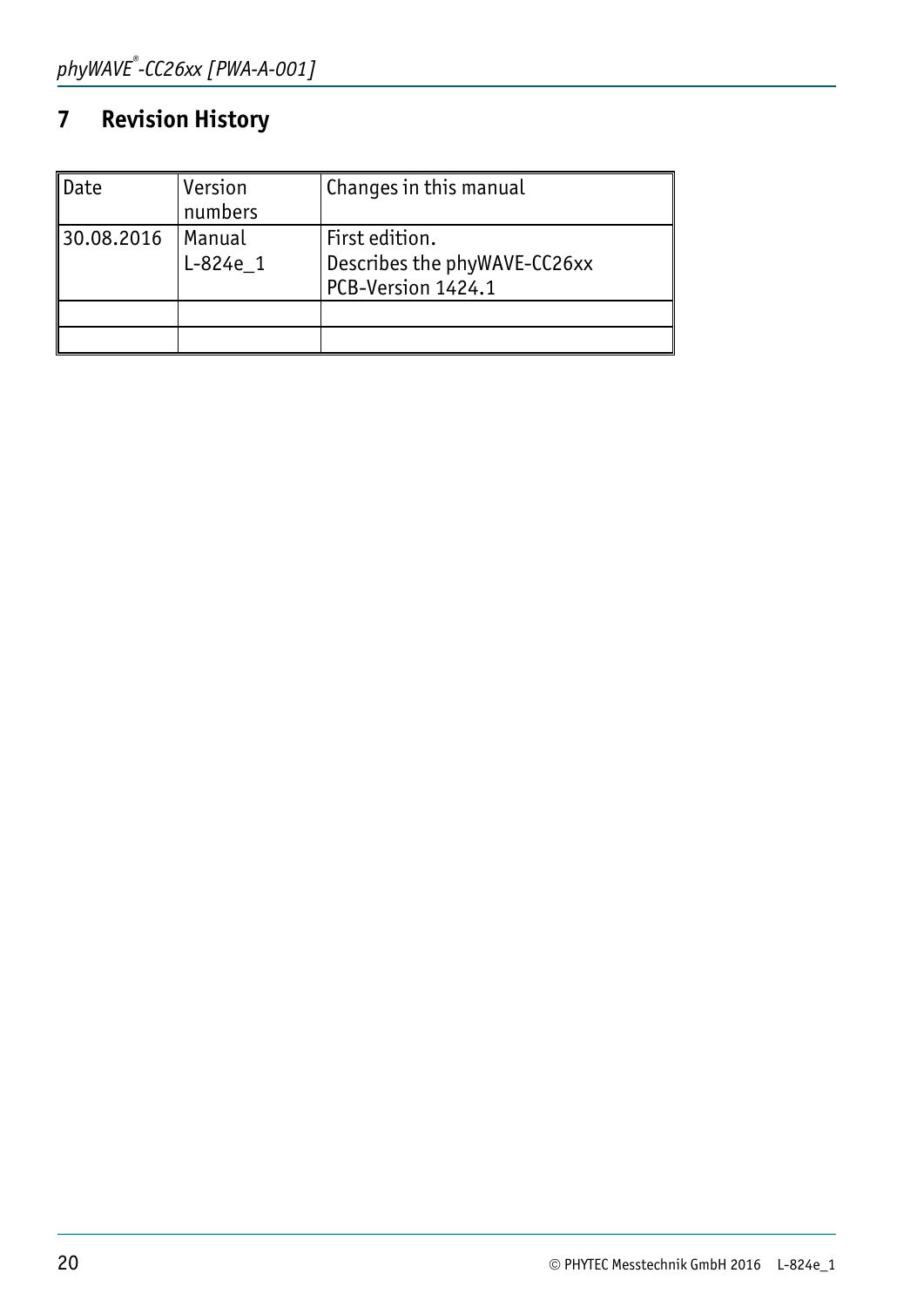## <span id="page-30-0"></span>**Index**

#### **A**

| Antenna Characteristics  12         |
|-------------------------------------|
| B                                   |
|                                     |
| C                                   |
| Current consumption 10              |
| D                                   |
|                                     |
| Е                                   |
|                                     |
| F                                   |
| Frequency stability  10             |
| G                                   |
| General electrical specification 10 |
| н                                   |
|                                     |

#### **M**

| Max. MCU frequency  10 |  |
|------------------------|--|
| 0                      |  |

| Operating Temperature 10 |  |
|--------------------------|--|
|                          |  |

#### **P**

| Pinout |  |
|--------|--|
|        |  |

#### **R**

| RF Characteristics (BLE)  11           |  |  |
|----------------------------------------|--|--|
| RF Characteristics (IEEE 802.15.4)  11 |  |  |

#### **S**

## **T**

| Technical Specifications9 |  |
|---------------------------|--|
|---------------------------|--|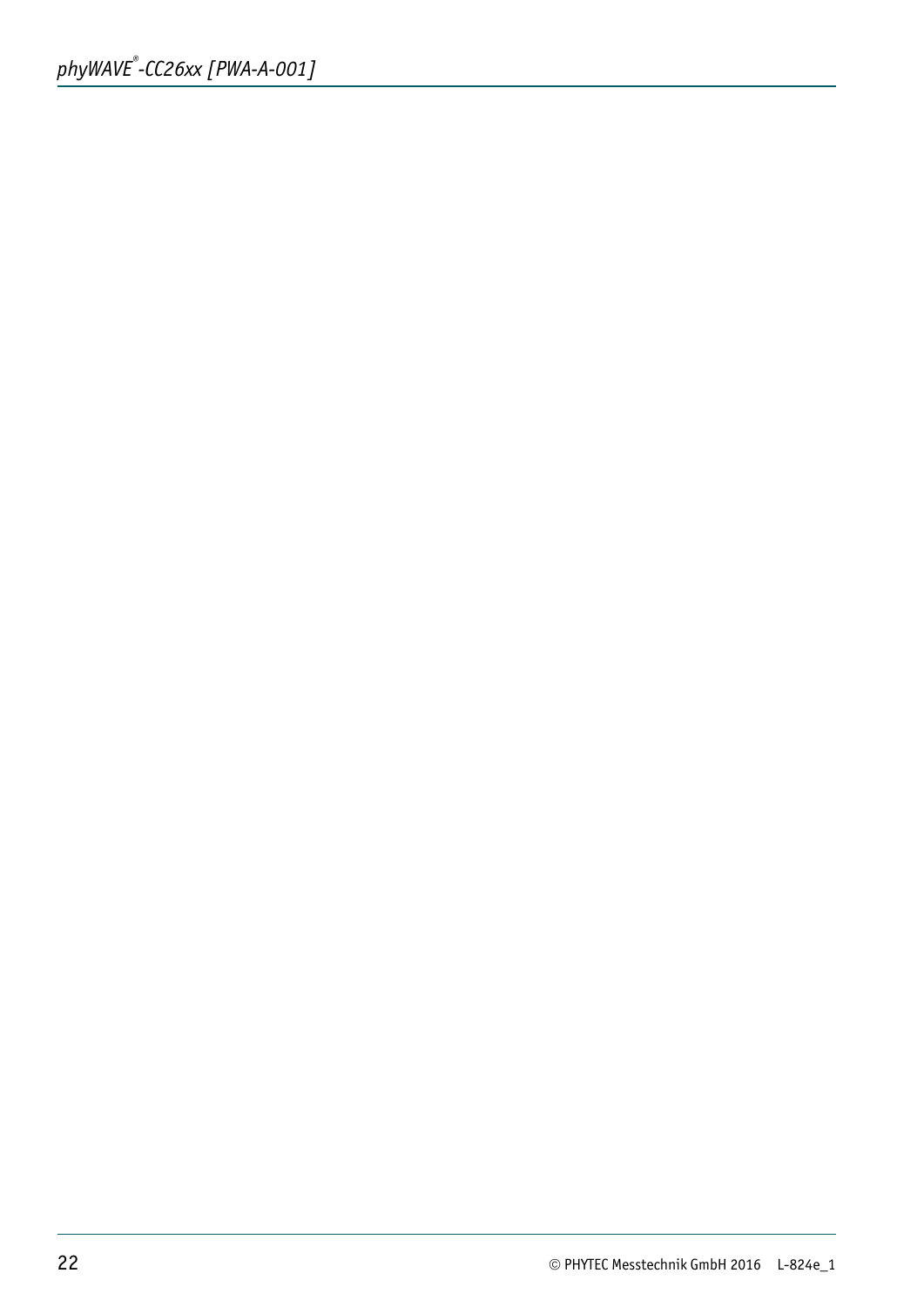| Document: | phyWAVE <sup>®</sup> -CC26xx           |
|-----------|----------------------------------------|
|           | Document number: L-824e_1, August 2016 |

#### **How would you improve this manual?**

#### **Did you find any mistakes in this manual? page**

#### **Submitted by:**

| Customer number: |  |
|------------------|--|
|                  |  |

Name:

Company:

Address:

**Return to:** 

 PHYTEC Messtechnik GmbH Postfach 100403 D-55135 Mainz, Germany Fax : +49 (6131) 9221-33